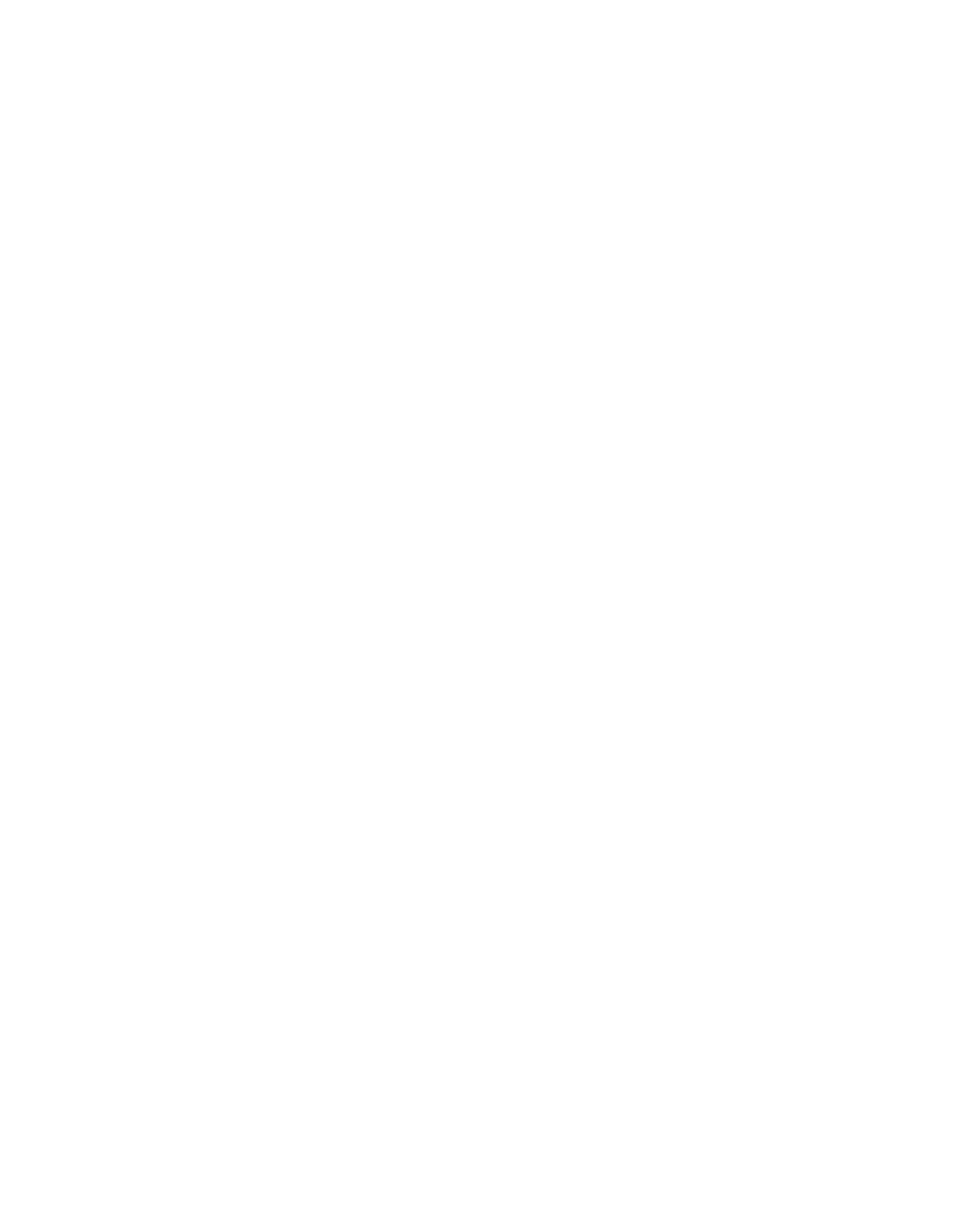# **Contents**

| Criterion 1: Waterbodies within the AOC Identified as Impaired in the |  |
|-----------------------------------------------------------------------|--|
| Ongoing Beach and Access Area Monitoring and Restoration Efforts 12   |  |
|                                                                       |  |
|                                                                       |  |
|                                                                       |  |
| APPENDIX 2: DRAFT GUIDANCE ON WET WEATHER SAMPLING23                  |  |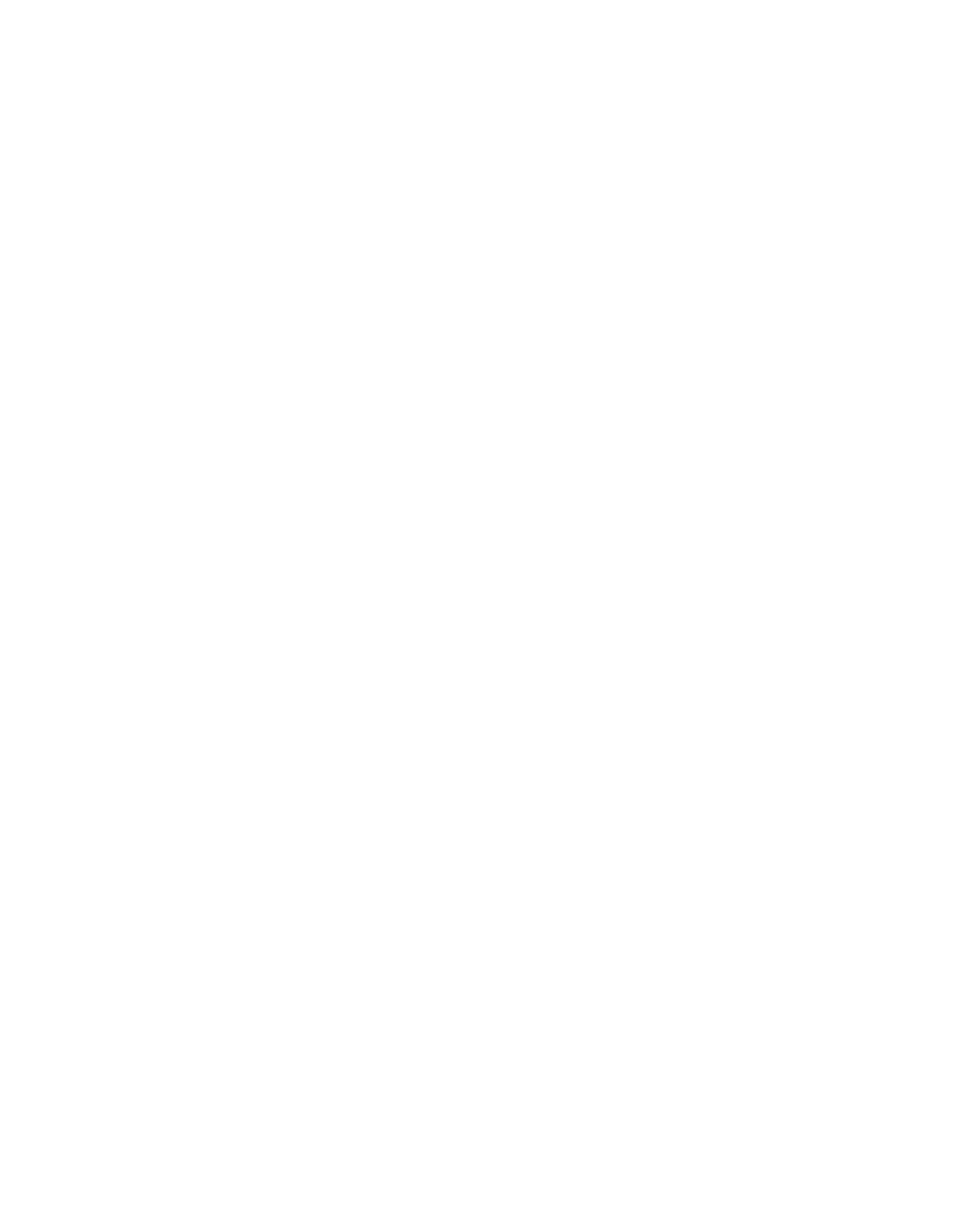The Partnership for the Saginaw Bay Watershed (Partnership) hired Public Sector Consultants Inc. (PSC) to conduct an assessment of current beach monitoring efforts, including beach closings, to advance the delisting of the Beach Closings Beneficial Use Impairment (BUI) in the Saginaw River/Bay Area of Concern (AOC) pursuant to state delisting criteria. Since 1987, through stakeholder involvement, planning, and targeted restorative actions, two BUIs have been delisted Tainting of Fish And Wildlife Flavor and Restrictions on Drinking Water Consumption or Taste and Odor Problems.

### **ASSESSMENT APPROACH AND RESULTS**

In May 2008 the Partnership adopted new criteria and delisting targets issued by the Michigan Department of Environmental Quality (MDEQ) for delisting BUIs in the State of Michigan's AOCs. According to the new guidance, the Beach Closings BUI (exposure to water-borne human pathogens) will be considered restored and ready for delisting when a series of criteria have been met (e.g., at least 90 percent of sample results are below the daily geometric mean limits of 300 counts *E. coli* per 100 ml). These criteria are outlined on page 7.

Six coastal and riverine counties within the Saginaw Bay watershed—Arenac, Bay, Huron, Iosco, Saginaw, and Tuscola Counties—are home to 83 public beaches and access areas that are located throughout the region. In these six counties there are 54 public beaches and access areas that are located inside the AOC. The remaining 29 are located on inland waters and along Lake Huron, outside the AOC but in many cases very close to the boundary. They were included in this assessment (1) because data is largely available at the county level and (2) to capture interactions between the watershed and the AOC. The analysis in this report focuses on the 54 beaches and access areas within the AOC, however. Additionally, many private beaches exist in the AOC that are not included in this assessment because they are rarely sampled for microbial contamination due to lack of resources and accessibility by county health departments.

PSC convened a beach monitoring coordinating committee, including directors, or their designee, of the Environmental Health Departments of Arenac, Bay, Huron, Iosco, and Tuscola Counties<sup>1</sup>, to review existing beach monitoring strategies; assess delisting criteria and targeted restored conditions, and develop recommendations for moving toward BUI delisting. Once restoration targets are achieved the Partnership, in collaboration with the MDEQ, can petition the United States Environmental Protection Agency (USEPA) for formal delisting of the BUI.

A distinction was made between swimming advisories and/or closures issued due to *E. coli* levels and those caused by an agglomeration of organic debris, commonly referred to as "muck." Although public concern has grown regarding the presence of *E. coli* in organic debris in the nearshore zone and onshore (MDEQ, March 28, 2008), the coordinating committee noted that muck, in and of itself, does not constitute a human health risk and should be evaluated independently of *E. coli* contamination as part of the Eutrophication and/or the Undesirable Algae BUIs. If, however, the muck contains *E. coli* that exceeds water quality standards, it would provide a reason to issue an advisory, close a beach, and potentially, be listed in the *Integrated Report* for total or partial body contact, which would be reflected in the data reviewed as part of this assessment and procedures related to *E. coli* sampling (this report, issued bi-annually by the

<sup>&</sup>lt;sup>1</sup> The Saginaw County Environmental Health Department was not included in the beach monitoring coordinating committee because the county's two public beaches and access areas are not located along the Saginaw River or the AOC.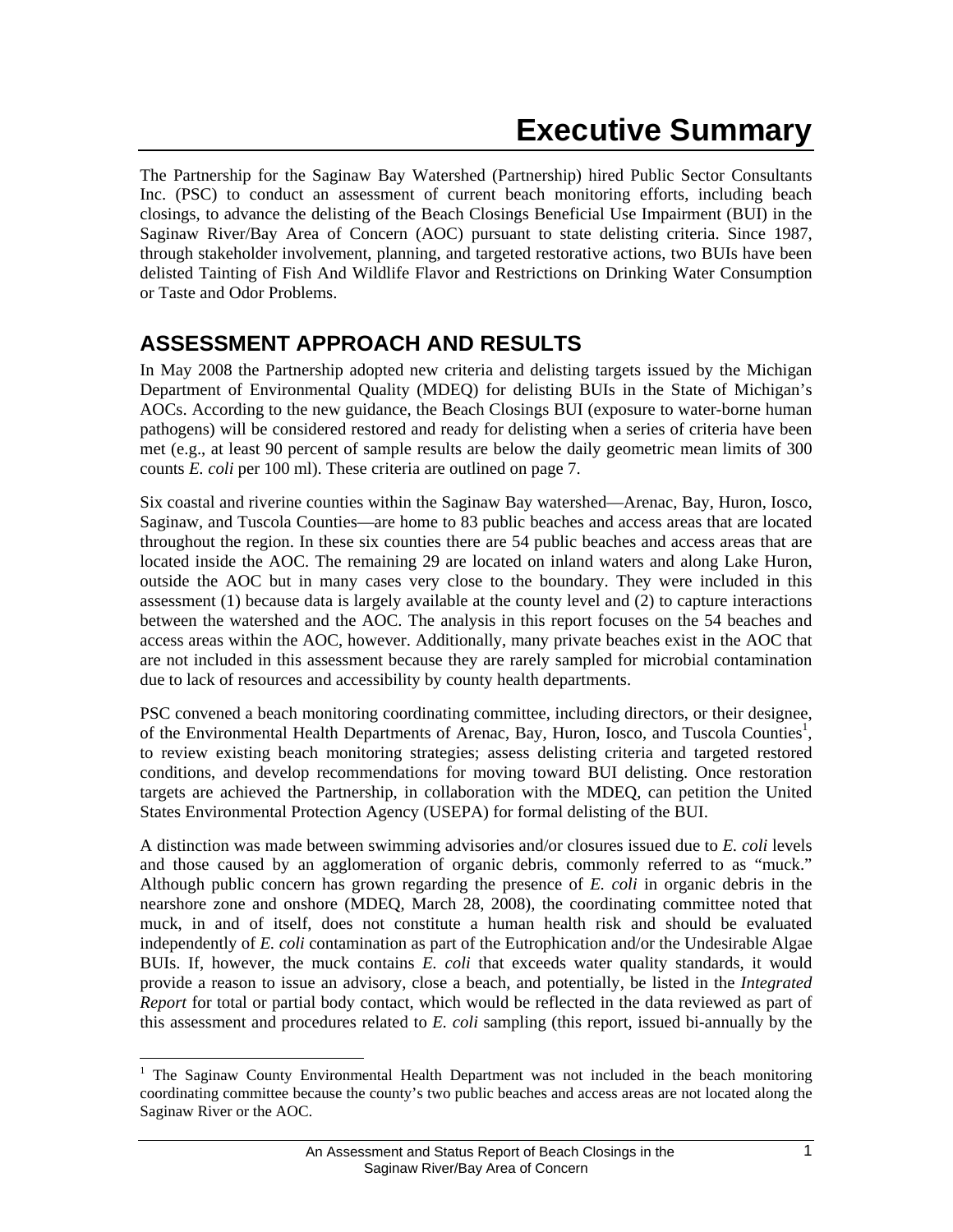MDEQ and submitted to the USEPA, identifies beaches for which chronic microbial contamination exists).

At the recommendation of the coordinating committee, the status of beaches and public access areas within the six coastal and riverine counties were reviewed using the MDEQ BeachGuard online database that tracks beach and public access area monitoring samples and closure history collected by local health departments. A detailed review of beaches identified in the 2010 *Integrated Report* was conducted. This review identified two beaches and two public access areas within the AOC (Veterans Park North, Kawkawlin River Boat Launch, Twining Road, and Singing Bridge) as not meeting BUI restoration targets. These four beaches and public access areas have relatively frequent and continued closures or advisories due to microbial contamination. Other beaches and public access areas within the AOC may also occasionally experience advisories or closures (e.g., a one-day closure) but are not considered to have "chronic" microbial contamination, and therefore are not included in the *Integrated Report*.

The four beaches and public access areas identified in the 2010 *Integrated Report* represent only 5 percent of the 83 public beaches and public access areas in the six coastal and riverine counties in the Saginaw Bay watershed and suggests that approximately 95 percent of public beaches and access areas in the Saginaw River and Bay coastal and riverine counties meet current restoration targets.

Additional analysis focuses on 54 public beaches and access areas within the AOC (a detailed list is included in Appendix 1). The four beaches identified in the 2010 *Integrated Report* represents 7 percent of those 54 beaches, which suggests that approximately 93 percent of AOC beaches and access areas within the AOC meet current restoration targets.

It should be noted that not all beaches and access areas are sampled on a regular basis. Monitoring priority is generally given to beaches and access areas that local stakeholders who are familiar with local conditions identify as most important. In 2010, 35 beaches within the AOC were sampled, which represents 65 percent of beaches and access areas in the AOC.

### **SUMMARY AND RECOMMENDATIONS**

This assessment concludes that significant progress toward restoration goals has been achieved since beach closings and microbial contamination were identified as a concern in the Saginaw River and Bay. For example, within the watershed, discharges of untreated combined sewer overflows (CSOs) have been eliminated through facility upgrades and investment in infrastructure. Since the 1990s, over \$255 million has been invested to eliminate untreated CSOs from occurring at the, Bay City, Essexville, and Saginaw treatment plants through the use of expanded retention treatment basins (Bay County 2009). These facilities have the appropriate National Pollution Elimination Discharge System (NPEDS) permits in place and, to the knowledge of the coordinating committee, are meeting their permit conditions. Additionally, these facilities are not known to impact the two beaches or two public access areas identified as impaired by the 2010 *Integrated Report*.

This study concludes that the Beach Closing BUI delisting could occur within ten to 12 months, depending in part on a 2011 statewide beach assessment being conducted by the MDEQ to confirm that current monitoring data support delisting.

In addition, the following recommendations will help the Partnership continue to focus on important beach and public access area monitoring and restoration activities: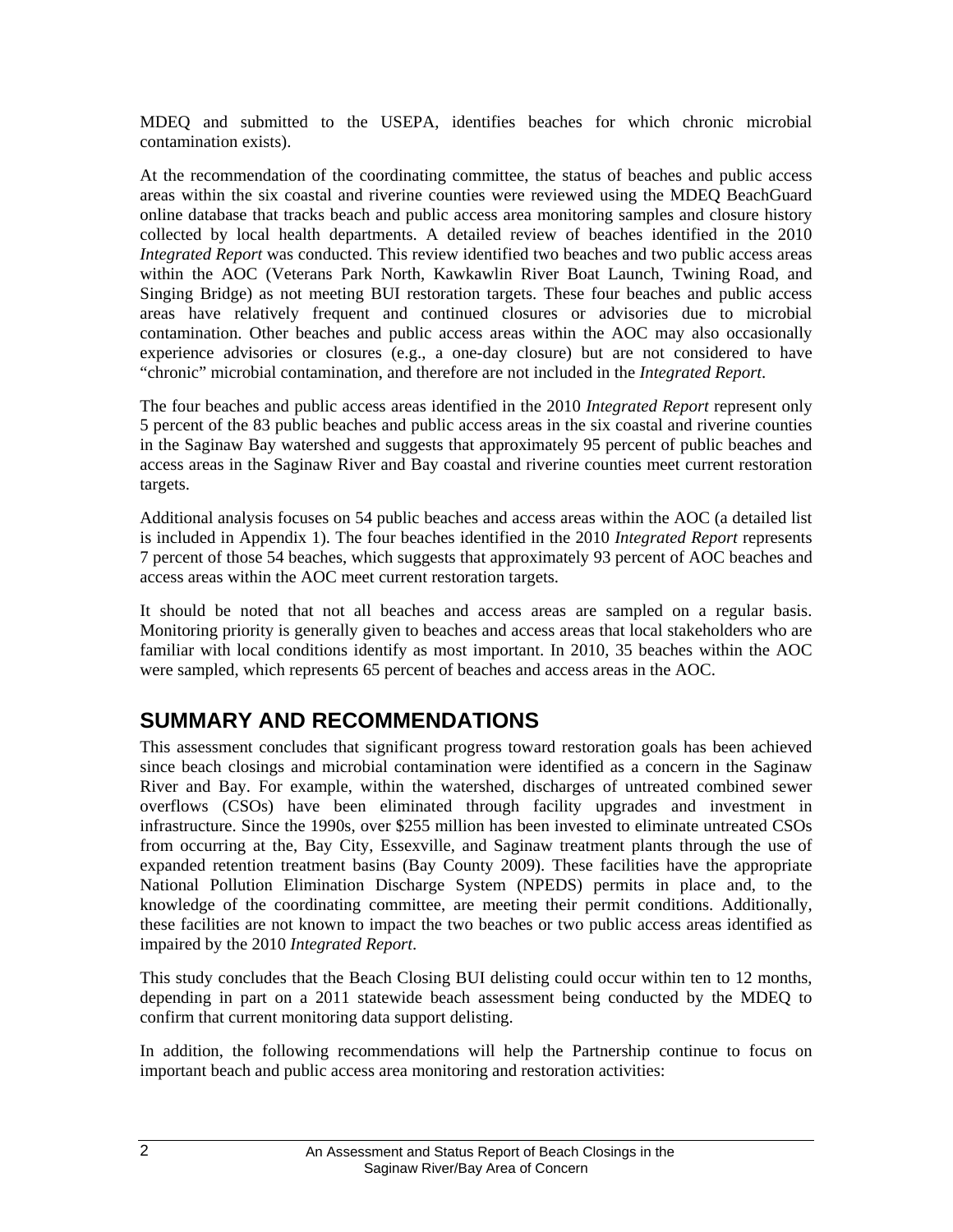- Support funding to continue monitoring all public beaches and access areas and ensure that no new beaches or access sites are added to the 2012 *Integrated Report* for total or partial body contact.
- Focus remedial and planning efforts on the two beaches and two access areas currently identified in the 2010 *Integrated Report* and conduct corrective actions based on the results of the sanitary surveys funded by the Great Lakes Restoration Initiative (GLRI) taking place in 2011.
- Increase the sampling regime at beaches identified in the 2010 *Integrated Report* to three samples per week during the recreation season to establish trend data to meet the delisting requirements.
- Encourage adoption of a common wet weather monitoring standard by the local health departments to improve consistency of methods used throughout the watershed.
- Encourage adoption of a point-of-sale septic inspection ordinance in addition to regular onsite sewage disposal system (OSSD) maintenance and inspection at the local level to establish a means of assessing and decreasing nonconforming and failing systems. Such an ordinance would create an opportunity to educate citizens on maintenance requirements and decrease untreated human waste entering waterbodies in the watershed.
- Assess delisting in light of the 2011 MDEQ statewide beach assessment, as 95 percent of beaches in the six coastal and riverine counties adjacent to the AOC and 93 percent of beaches within the AOC meet restoration goals.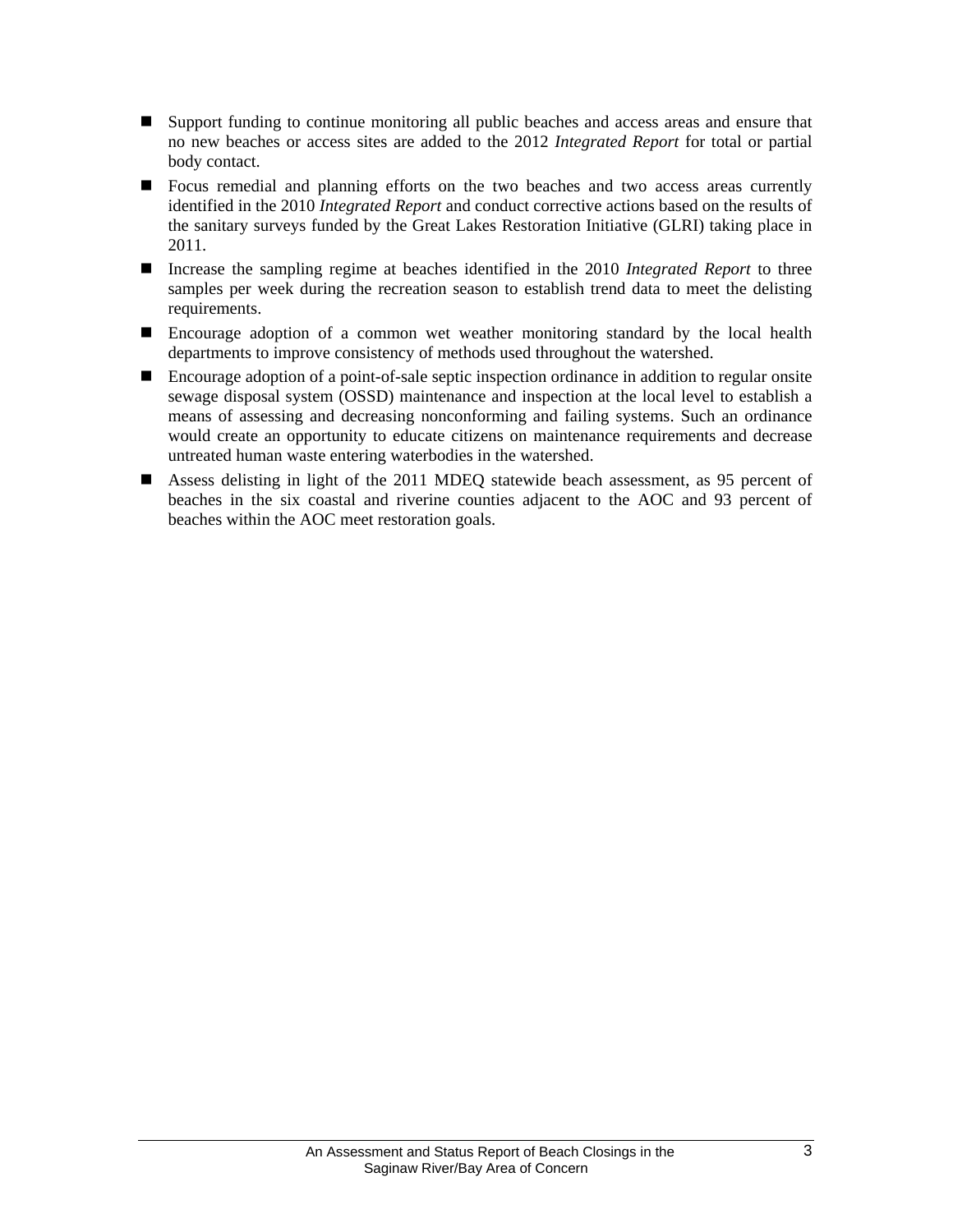### **BACKGROUND**

The Saginaw River/Bay was designated as a Great Lakes Area of Concern (AOC) in 1987. It is one of 14 AOCs in Michigan identified as "toxic hot spots" in need of comprehensive remediation and restoration to improve water quality in the Great Lakes. The physical boundary of the Saginaw River/Bay AOC is defined as extending from the head of the Saginaw River, at the confluence of the Shiawassee and Tittabawassee Rivers upstream of the city of Saginaw, to its mouth, including all of Saginaw Bay out to its interface with Lake Huron, at an imaginary line drawn between Au Sable Point and Pointe Aux Barques (see Exhibit 1).



**EXHIBIT 1** Saginaw River/Bay Area of Concern

SOURCE: USEPA, 2011.

The Partnership for the Saginaw Bay Watershed is a local watershed group comprising citizens, government representatives, and members of the environmental community. The Partnership provides the necessary framework to address beneficial use impairments (BUIs) in the Saginaw River/Bay AOC.

When first assessed, the Saginaw River/Bay AOC contained 12 of the 14 BUIs determined under Annex 2 of the *Great Lakes Water Quality Agreement* (*GLWQA*). Through stakeholder involvement, planning, and targeted restorative actions two BUIs have been delisted: Tainting of Fish and Wildlife Flavor, and Restrictions on Drinking Water Consumption or Taste and Odor Problems Ten beneficial uses remain impaired in the AOC. These are: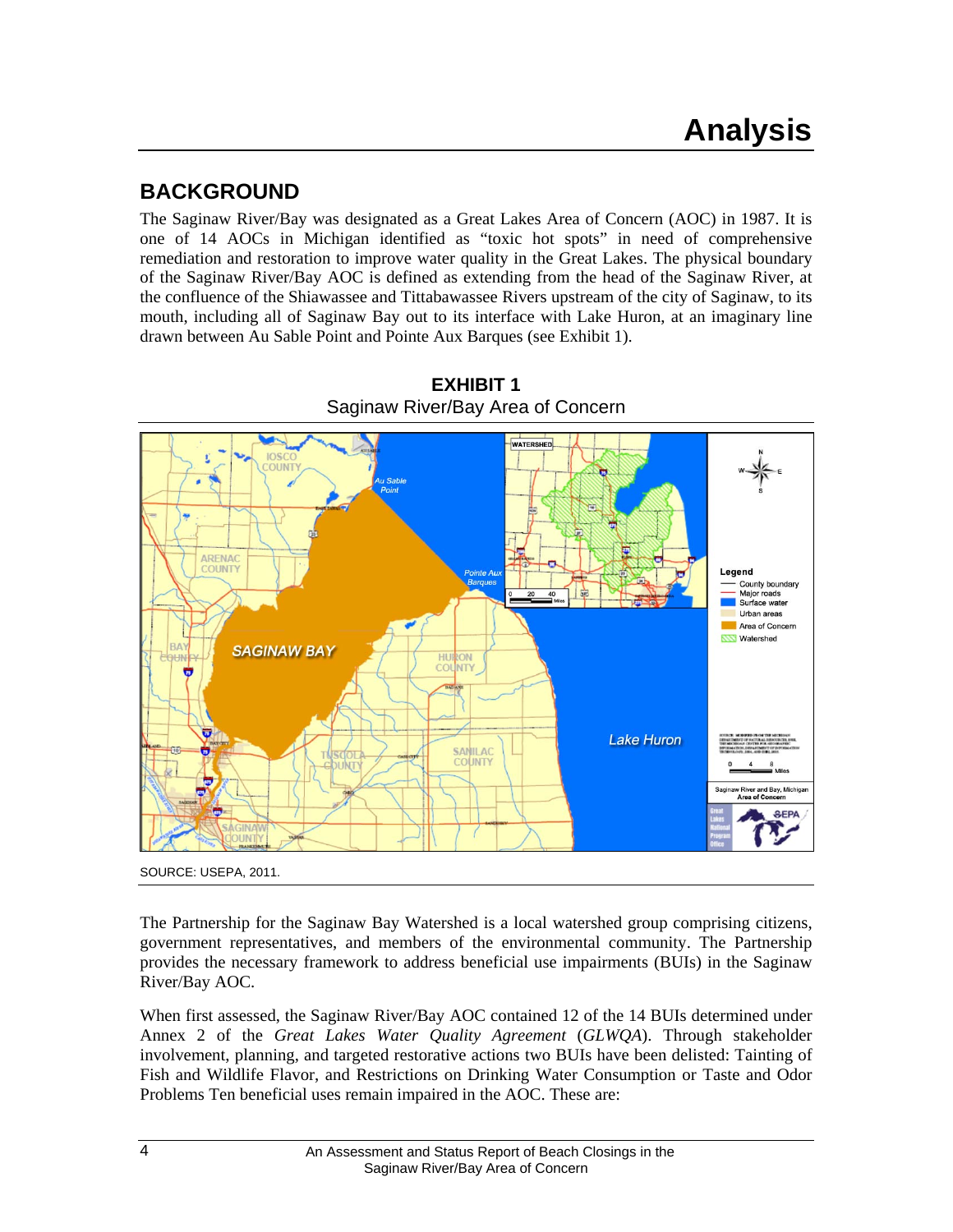- Beach Closings
- Bird or Animal Deformities or Reproductive Problems
- Degradation of Aesthetics
- Degradation of Benthos
- Degradation of Fish and Wildlife Populations
- Degradation of Phytoplankton and Zooplankton Populations
- Eutrophication or Undesirable Algae
- Loss of Fish and Wildlife Habitat
- Restrictions on Dredging Activities
- Restrictions on Fish and Wildlife Consumption

This report focuses on assessing the Beach Closing BUI.

### **SAGINAW BAY BEACHES**

Six coastal and riverine counties within the Saginaw Bay watershed—Arenac, Bay, Huron, Iosco, Saginaw, and Tuscola Counties—are home to 83 public beaches and access areas that are located throughout the region. Some of these beaches are located on inland waters and along Lake Huron. They are outside of the AOC boundary but were included in this assessment (1) because data is largely available at the county level and (2) to capture interactions between the watershed and the AOC. Exhibit 2 shows the distribution of these beaches and access areas by county and the number that were closed or had official advisories issued in 2010 due to *E. coli* contamination (MDEQ 2009). Of the 83 public beaches and access areas in the six coastal and riverine counties, 14 experienced closures or advisories in 2010 due to *E. coli* contamination. However, many of these closures or advisories can be considered "acute" occurrences (e.g., a one-day closure) that did not meet the threshold requirements for "chronic" conditions that warrant inclusion in the *2010 Integrated Report* issued by the Michigan Department of Environmental Quality (MDEQ).

| County                | All public beaches and access<br>areas in the county | <b>Beaches and access areas</b><br>with closures or advisories<br>in 2010 |
|-----------------------|------------------------------------------------------|---------------------------------------------------------------------------|
| Arenac County         | 24                                                   | 3                                                                         |
| <b>Bay County</b>     | 9                                                    | 3                                                                         |
| <b>Huron County</b>   | 24                                                   | 5                                                                         |
| losco County          | 23                                                   | 3                                                                         |
| Saginaw County        | 2                                                    | 0                                                                         |
| <b>Tuscola County</b> |                                                      | 0                                                                         |
| <b>Total</b>          | 83                                                   | 14                                                                        |

**EXHIBIT 2**  Saginaw Bay Public Beaches and Access Areas\*

SOURCE: MDEQ, BeachGuard database, 2011.

\* This includes Lake Huron beaches outside the AOC boundary and inland lakes.

Of the 83 public beaches and access areas in the six coastal and riverine counties, 54 are located along the AOC boundary (see Appendix 1 for a detailed list of beaches and access areas). Exhibit 3 shows the distribution of AOC beaches and access areas by county.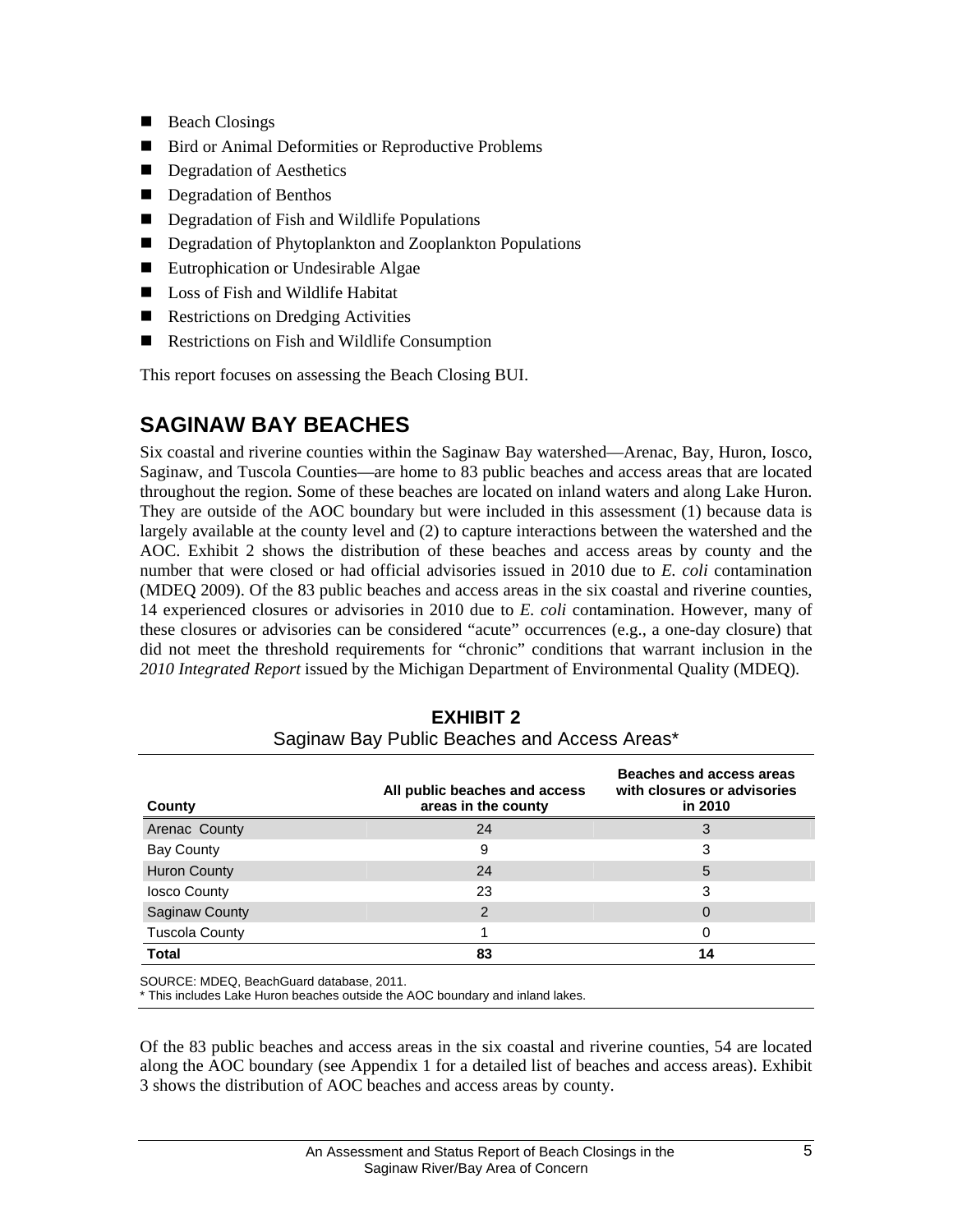| County                | All public beaches and<br>access areas in the county beaches outside the AOC | <b>Coastal and Inland</b> | Beaches and access<br>areas within the AOC |
|-----------------------|------------------------------------------------------------------------------|---------------------------|--------------------------------------------|
| Arenac County         | 24                                                                           |                           | 20                                         |
| Bay County            | 9                                                                            | O                         | 9                                          |
| <b>Huron County</b>   | 24                                                                           | 9                         | 15                                         |
| losco County          | 23                                                                           | 13                        | 10                                         |
| <b>Saginaw County</b> | 2                                                                            | 2                         | 0                                          |
| <b>Tuscola County</b> |                                                                              |                           |                                            |
| <b>Total</b>          | 83                                                                           | 29                        | 54                                         |

**EXHIBIT 3**  Saginaw River/Bay AOC Public Beaches and Access Areas\*

Microbial contamination, indicated by concentrations of *E. coli* above water quality standards, indicates risk to human and environmental health. Untreated human waste and runoff from agricultural operations can transmit a variety of bacterial, viral, and parasitic diseases that threaten public health. The high use of the Saginaw River and Bay for swimming, fishing, boating and other recreational activities makes microbial contamination in waterbodies is a high priority for restoration.

# **PREVIOUS BUI ASSESSMENTS**

The Beach Closing beneficial use impairment was assessed in detail in the 2000 *Measures of Success* report (PSC), the *2001 Remedial Action Plan (RAP) Update* (PSC 2002), and the 2008 *Biennial Remedial Action Plan Update for the Saginaw River/Bay Area of Concern* (MDEQ 2008b), which identify beach closures due to microbial contamination as one of several impairments in the Saginaw River/Bay AOC. These previous studies identify combined sewer overflows (CSOs) as a direct contributor to beach closings in the AOC. A number of other potential sources of bacteria identified in those studies include sanitary sewer overflows (SSOs), treatment plant bypass discharges, onsite treatment system failures, agricultural runoff, and waterfowl concentrations.

A targeted restored condition for microbial contamination based on beach closings was developed in the *Measures of Success* report (PSC 2000) and revised in the *2001 Remedial Action Plan (RAP) Update* (PSC 2002) as follows:

- Saginaw River: Three consecutive years of testing for *E. coli* bacteria, an indicator of the presence of harmful microorganisms, confirm that the state water quality standards for fullbody recreation are being met.
- Saginaw Bay: Testing for *E. coli* bacteria confirms that state water standards have not been exceeded more than three times in any one swimming season, and that exceedances not last more than two days.

In May 2006, the Partnership for the Saginaw Bay Watershed accepted the state's criteria for restored conditions related to the Beach Closing BUI, as outlined in the 2006 *Guidance for Delisting Michigan's Great Lakes Areas of Concern* (MDEQ 2006).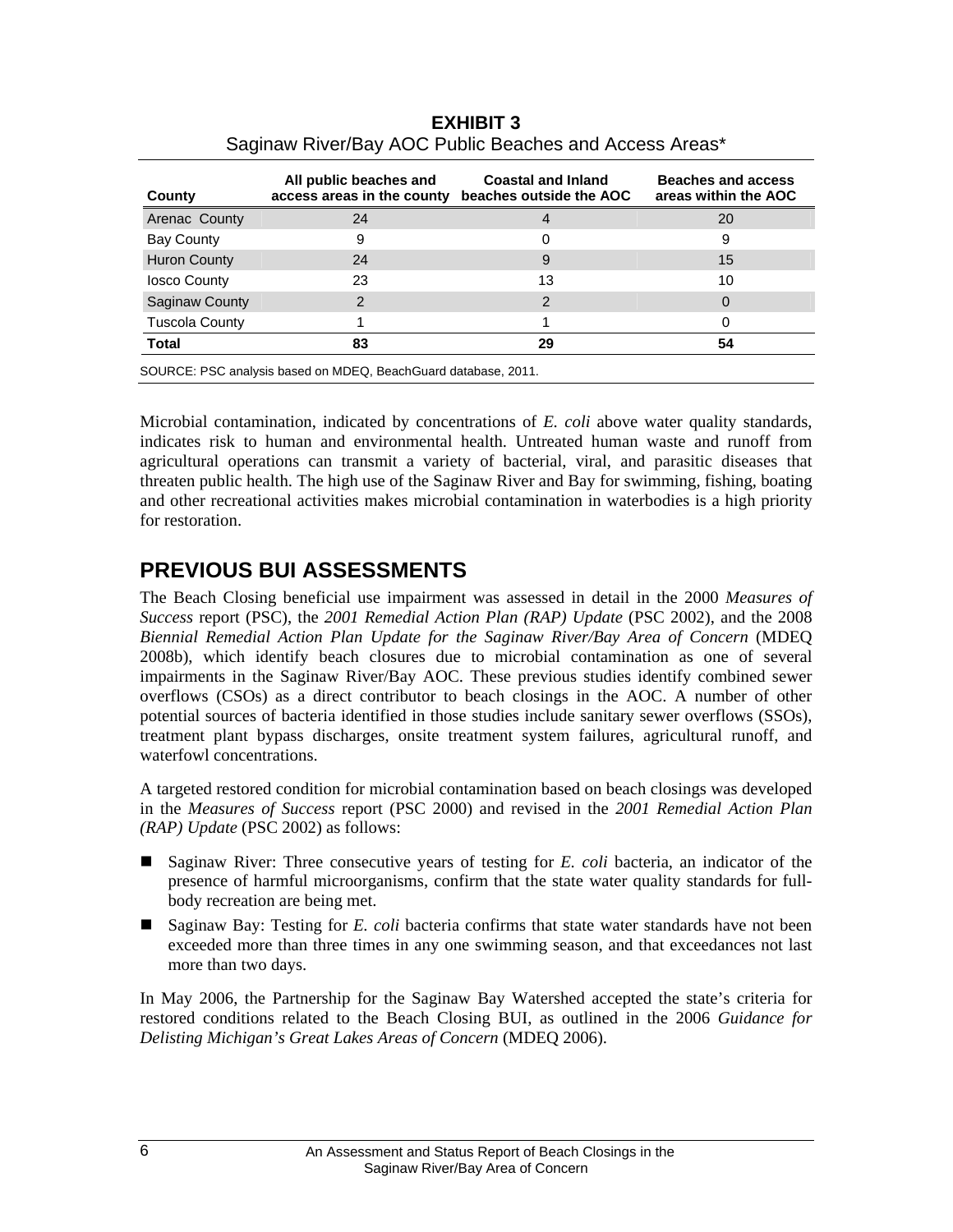## **TARGETED RESTORED CONDITIONS**

Criteria for restored conditions were again updated in the 2008 updated *Guidance* (MDEQ 2008a) as follows (p. 37). Conditions for the beach closing BUI are considered restored when:

- 1. No waterbodies within the AOC are included on the list of non-attaining waters due to contamination with pathogens in the most recent Clean Water Act *Water Quality and Pollution Control in Michigan: Section 303(d) and 305(b) Integrated Report* (Integrated Report), which is submitted to U.S. EPA every two years.
- 2. OR, in cases where the waterbodies within the AOC are on the list of nonattaining waters due to the presence of Combined Sewer Overflows (CSOs) or are impacted by upstream CSOs, this BUI will be considered restored when:
	- A. Updated information reveals that the CSOs have been eliminated or are being treated.
- 3. OR, in cases where CSOs still exist and significant progress has been made towards their elimination or treatment, this BUI will be considered restored when:

Monitoring in the AOC during the recreation period, using the sampling protocol outlined in Rule 62 of the Michigan WQS, meets the following criteria:

- A. The sampling plan and Quality Assurance Project Plan are approved by the MDEQ;
- B. *E. coli* concentrations are below a 30-day geometric mean of 130 counts per 100 milliliters (ml);
- C. At least 90% of sample results are below the daily geometric mean limits of 300 counts *E. coli* per 100 ml;
	- No more than 1 of the sample results exceed the partial-body contact water quality standard of 1,000 counts *E. coli* per 100 ml based on a daily geometric mean; and
- D. DEQ-approved plans in a National Pollutant Discharge Elimination System (NPDES) permit are in place for addressing any remaining CSOs that are causing BUIs and the implementation plan is on schedule.

Sampling under approach 3 is done systematically throughout the recreation season, and does not specifically monitor wet weather discharges from CSOs. Meeting the above criteria does not negate regulatory requirements for separating CSOs in order to meet water quality standards.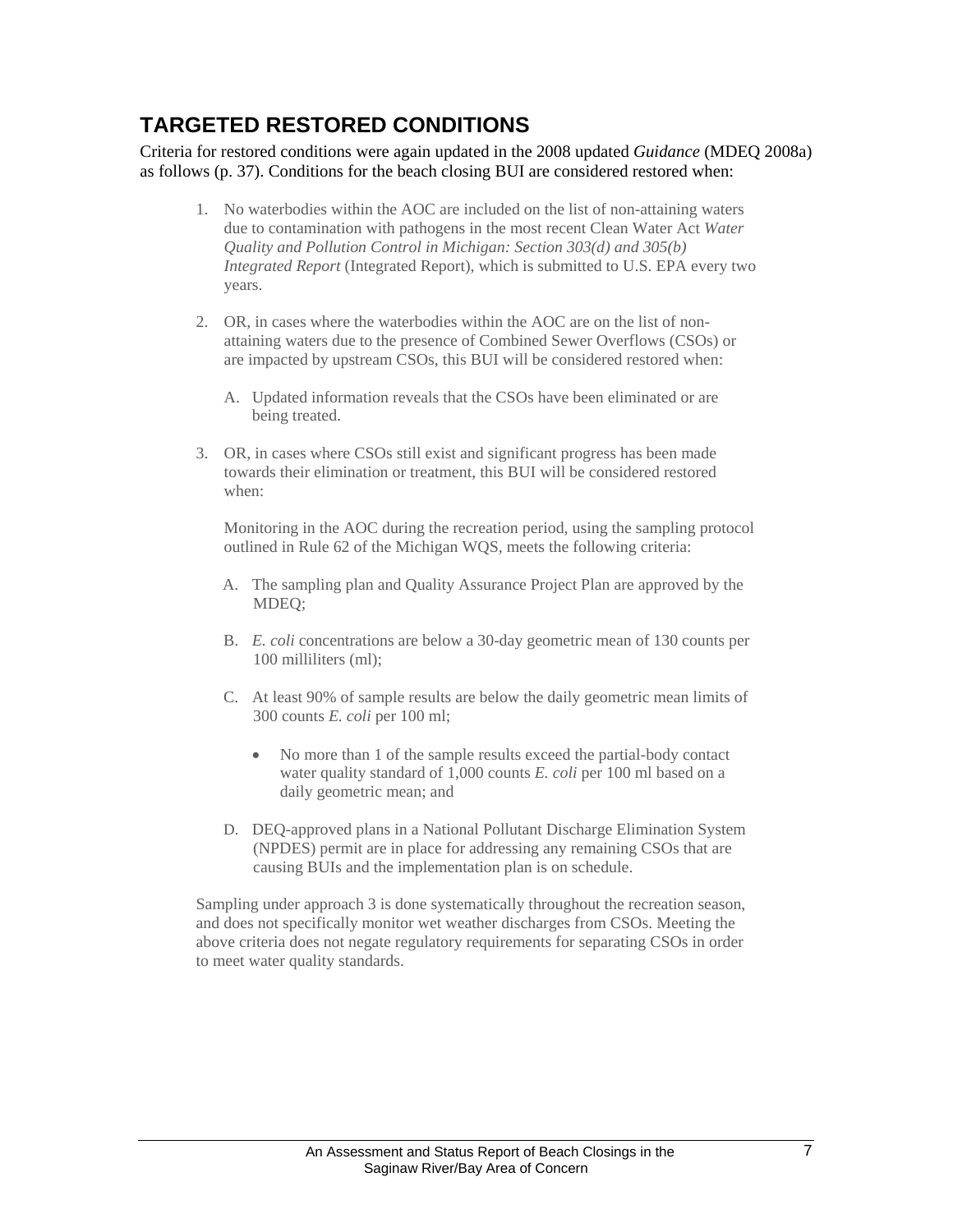# **ASSESSMENT APPROACH**

The MDEQ and local health departments play a vital role in efforts to monitor beach closings due to bacterial contamination. A Beach Monitoring Coordinating Committee<sup>2</sup> was formed to review monitoring activities, assess the status of beach closings, and develop recommendations to achieve restoration targets. The committee comprised environmental health directors (or their designee) of the Bay, Central Michigan (Arenac County), Huron, and Tuscola Health Departments, as well as representatives of the MDEQ.

At the recommendation of the coordinating committee and pursuant to BUI restoration targets, the status of waterbodies identified on the 2010 *Integrated Report* as not supporting partial or total body contact was identified and compared to water quality standards (restoration target 3.A). Additionally, a review of CSOs within the AOC and its upstream waters (restoration targets 3.B and 3D) and available beach monitoring data was conducted for waterbodies identified as not supporting partial or total body contact due to elevated *E. coli* concentrations (restoration target 3.C).

For the purposes of assessing BUI restoration targets, a differentiation was made between beaches at which a closure occurred due to "acute" *E. coli* contamination and beaches with "chronic" E. *coli* contamination identified **in the** *Integrated Report* as not supporting the designated uses of total body contact and partial body contact, due to *E. coli* contamination. Not all beaches or access sites that experience closures or advisories due to *E. coli* are identified in the *Integrated Report*.

A distinction was also made between swimming advisories and/or closures issued due to *E. coli* levels and those caused by an agglomeration of organic debris, commonly referred to as "muck." Although public concern has grown regarding the presence of *E. coli* in organic debris in the nearshore zone and onshore (MDEQ, March 28, 2008), the coordinating committee noted that muck, in and of itself, does not constitute a human health risk and should be evaluated independently of *E. coli* contamination as part of the Eutrophication and/or the Undesirable Algae BUI. If, however, the muck contains *E. coli* that exceeds water quality standards, it would provide cause for issuing an advisory, closing a beach, and potentially, being listed in the *Integrated Report* for total or partial body contact, which would be reflected in the data reviewed as part of this assessment and procedures related to *E. coli* sampling.

# **CRITERIA**

The following sections assess the status of the beach closing BUI within the AOC as outlined by the restoration criteria listed on page 7.

#### *Criterion 1: Waterbodies within the AOC Identified as Impaired in the 2010 Integrated Report*

A review of the 2010 *Integrated Report* indicates that two swimming beaches and two access areas are listed within the AOC as not supporting total or partial body contact for recreational purposes due to *E. coli* contamination (see Exhibit 4). Additionally, Whites Beach, in Arenac County, is identified in the 2010 *Integrated Report* as having insufficient information regarding the total and partial body contact designated use. At the recommendation of MDEQ staff, a

<sup>&</sup>lt;sup>2</sup> The members of the Beach Monitoring Coordinating Committee were Charlie Bauer, Thomas McDowell, and Michelle Selzer, of the MDEQ and environmental health directors: Doug Getty (Iosco County), Tip MacGuire (Huron and Tuscola Counties), Michelle Patton (Arenac County), and Joel Straz (Bay County).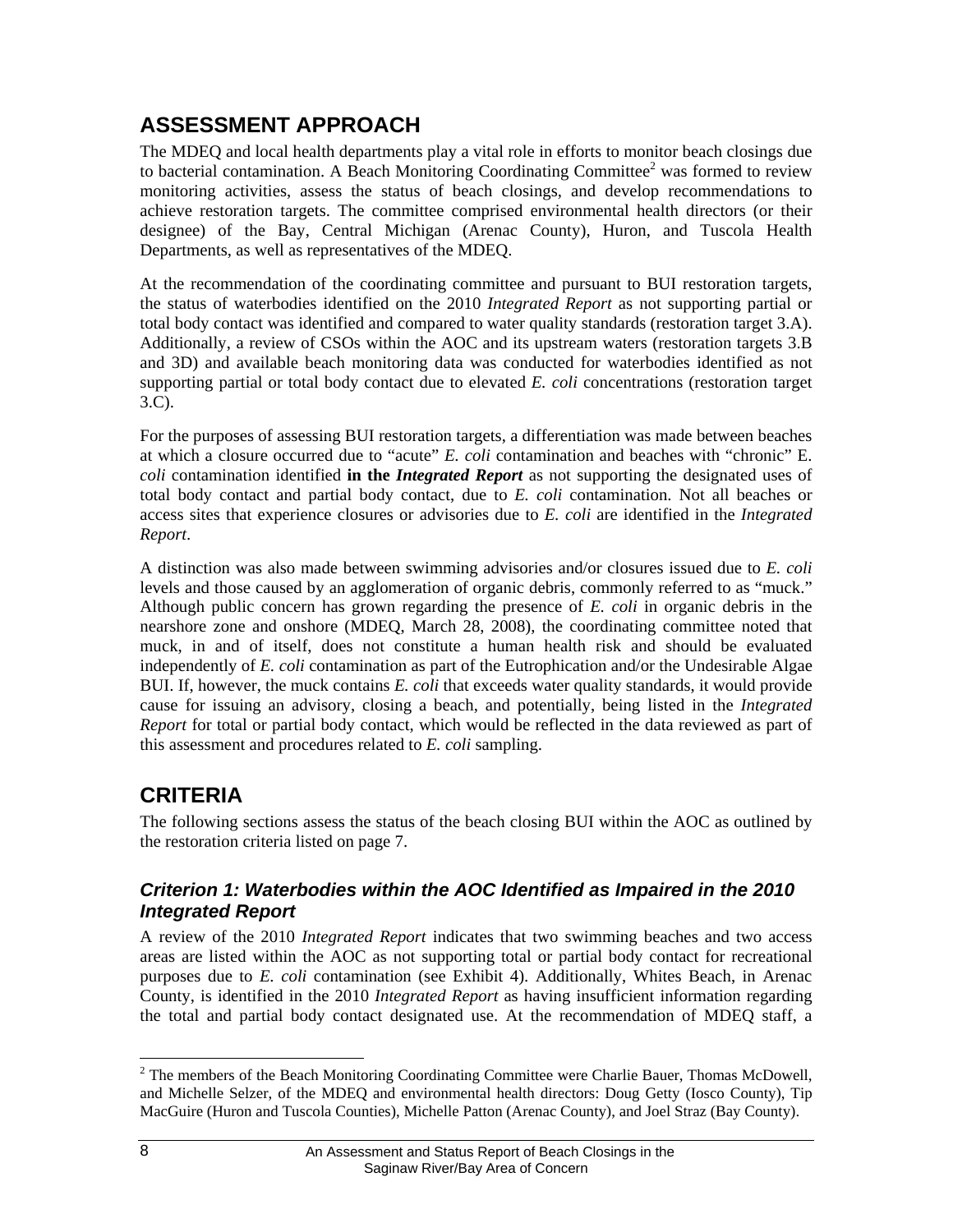review of beach monitoring data for Whites Beach was conducted due to sampling results from previous years.

| EXHIBII 4                                                                       |  |              |  |  |
|---------------------------------------------------------------------------------|--|--------------|--|--|
| Waterbodies within the AOC Identified as Impaired Due to E. coil Concentrations |  |              |  |  |
|                                                                                 |  | $\mathbf{u}$ |  |  |

**EXHIBIT 4** 

| Beach                                                       | Watershed      | <b>Watershed HUC</b> | <b>AUID</b>     | <b>Use Support</b>          |
|-------------------------------------------------------------|----------------|----------------------|-----------------|-----------------------------|
| Lake Huron Twining Road Beach                               | Au Gres-Rifle  | 04080101             | 040801010503-03 | Not Supporting              |
| Saginaw Bay Singing Bridge Beach                            | Au Gres-Rifle  | 04080101             | 040801010504-02 | Not Supporting              |
| Lake Huron Whites Beach                                     | Au Gres-Rifle  | 04080101             | 040801020104-01 | Insufficient<br>Information |
| Kawkawlin River Boat Launch                                 | Kawkawlin-Pine | 04080102             | 040801020106-01 | Not Supporting              |
| Veteran's Park North Bay City                               | Saginaw        | 04080206             | 040802060204-01 | Not Supporting              |
| SOURCE: Michigan Department of Environmental Quality, 2010. |                |                      |                 |                             |

According to Sylvia Heaton with the MDEQ's Surface Water Assessment Section—the MDEQ entity responsible for compiling the *Integrated Report*—the United States Environmental Protection Agency (USEPA) has a 1994 guidance document that describes how a previously listed waterbody may be removed from the *Integrated Report*. Sites may be removed from the *Integrated Report* if: (1) the waterbody meets applicable water quality standards (outlined above), or if pollution control measures have been implemented and the waterbody is expected to meet these standards within a reasonable time frame; or (2) if, upon re-examination, the original basis for listing is determined to be inaccurate (Selzer 2011). To meet these water quality standards, at least three weekly samples must be collected over the course of 16 weeks during the recreational season between May 1 and October 31 (MDEQ 2010). Furthermore, a waterbody listed for more than one pollutant may be removed from the *Integrated Report* for that individual pollutant if standards are met (Selzer 2011).

#### *Criterion 2: CSOs in the Watershed*

Within the 22-county watershed, discharges of untreated CSOs have been eliminated through facility upgrades and investment in infrastructure. Since the 1990s, over \$255 million has been invested to prevent untreated CSOs from occurring at the Bay City, Essexville, and Saginaw treatment plants through the use of expanded retention treatment basins (Bay County 2009). These facilities (see Exhibit 5) have the appropriate National Pollution Elimination Discharge System (NPEDS) permits in place and, to the knowledge of the coordinating committee, are meeting their permit conditions. Additionally, these facilities are not known to impact the four beaches and access areas identified as impaired by the 2010 *Integrated Report*.

| County                | Facility         | <b>NPEDS Permit Number</b> |
|-----------------------|------------------|----------------------------|
| <b>Bay County</b>     | Bay City         | MI0022284                  |
| Bay County            | Essexville       | MI0022918                  |
| <b>Saginaw County</b> | Saginaw          | MI0025577                  |
| Saginaw County        | Saginaw Township | MI0023973                  |

#### **EXHIBIT 5**  Facilities Permitted for Treated CSO Discharge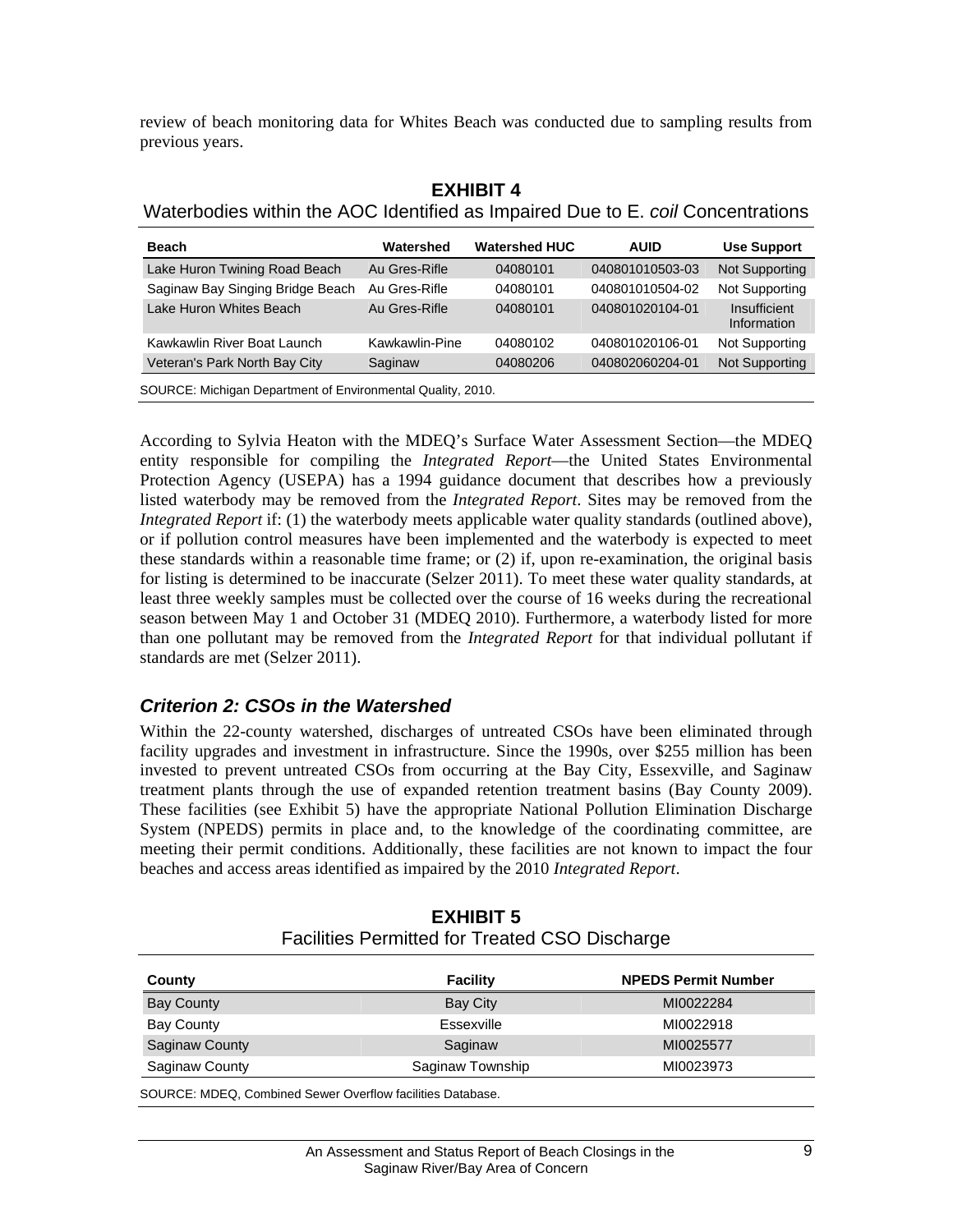#### *Criterion 3: Beach Monitoring Review*

The MDEQ maintains the BeachGuard online database that tracks beach and public access area monitoring samples and closure history collected by local health departments. Sampling and closure history available through the BeachGuard database for the two beaches and two public access areas identified by the 2010 *Integrated Report* were reviewed to determine the status of these beaches and public access areas within the context of BUI restoration targets.

Given that the majority of CSOs in the watershed have been eliminated and all remaining CSOs receive treatment, the coordinating committee identified nonpoint source pollution as the most significant remaining source. Failing and nonconforming onsite sewage disposal systems (OSSDs) were identified as one nonpoint source of microbial contamination in the watershed. Additionally, runoff from agricultural operations was identified as a second nonpoint source of bacteria in the watershed.

#### *Singing Bridge Beach, Arenac County*

The Singing Bridge Beach is located at the mouth of the Whitney Drain in the AuGres Watershed.

- (3.A) Sample results exceeded the 30-day geometric mean standard in the following years: 2003, 2005, and 2008–2010.
- (3.B) In 2001 and 2002 no documented exceedances occurred, meeting the daily geometric mean standard. In each year from 2003 to 2010 the delisting threshold of 90 percent of sample results below 300 counts of *E coli* was not met.
- (3.C) In each year from 2001 through 2010 not more than one sample exceeded the partial body contact standard of 1,000 counts *E. coli* per 100 ml.
- $\Box$  (3.D) There are no facilities with a CSO in Arenac County, or in counties with contributing waterbodies (Iosco and Ogemaw Counties).

Data available through the BeachGuard system indicate that restoration targets were not met from 2003 through 2010. Microbial contamination can likely be attributed to nonpoint sources. The Whitney Drain is the outlet for the East Branch of the Au Gres River Watershed, which covers approximately 150 square miles, or 95,930 acres. Current land uses within the watershed have been estimated at 61 percent forest, 36 percent agricultural, and 3 percent other uses, which include quarries, urban, and other water. Much of the residential development is along the shoreline or near the Whitney Drain. The Singing Bridge Beach is scheduled for a Total maximum Daily Load  $(TMDL)^3$  in 2017.

#### *Twining Road Beach, Arenac County*

Twining Road Beach is located in the Au Gres River watershed.

- (3.A) Sampling data indicate that between 2001 and 2010 no documented exceedances of the 30-day geometric mean standard occurred.
- (3.B) From 2001 through 2005 and 2007 through 2010, at least 90 percent of sample results were below the daily geometric mean limit of 300 counts *E. coli* per 100 ml. In 2006, 85 percent of samples were below 300 counts *E. coli*, which is below the delisting threshold of 90 percent.

l

<sup>&</sup>lt;sup>3</sup> Total Maximum Daily Load is: "The sum of the individual wasteload allocations for point sources, load allocations for nonpoint sources and natural background, and a margin of safety. TMDLs can be expressed in terms of mass per time, toxicity, or other appropriate measures that relate to a state's water quality standard" (USEPA, 2010).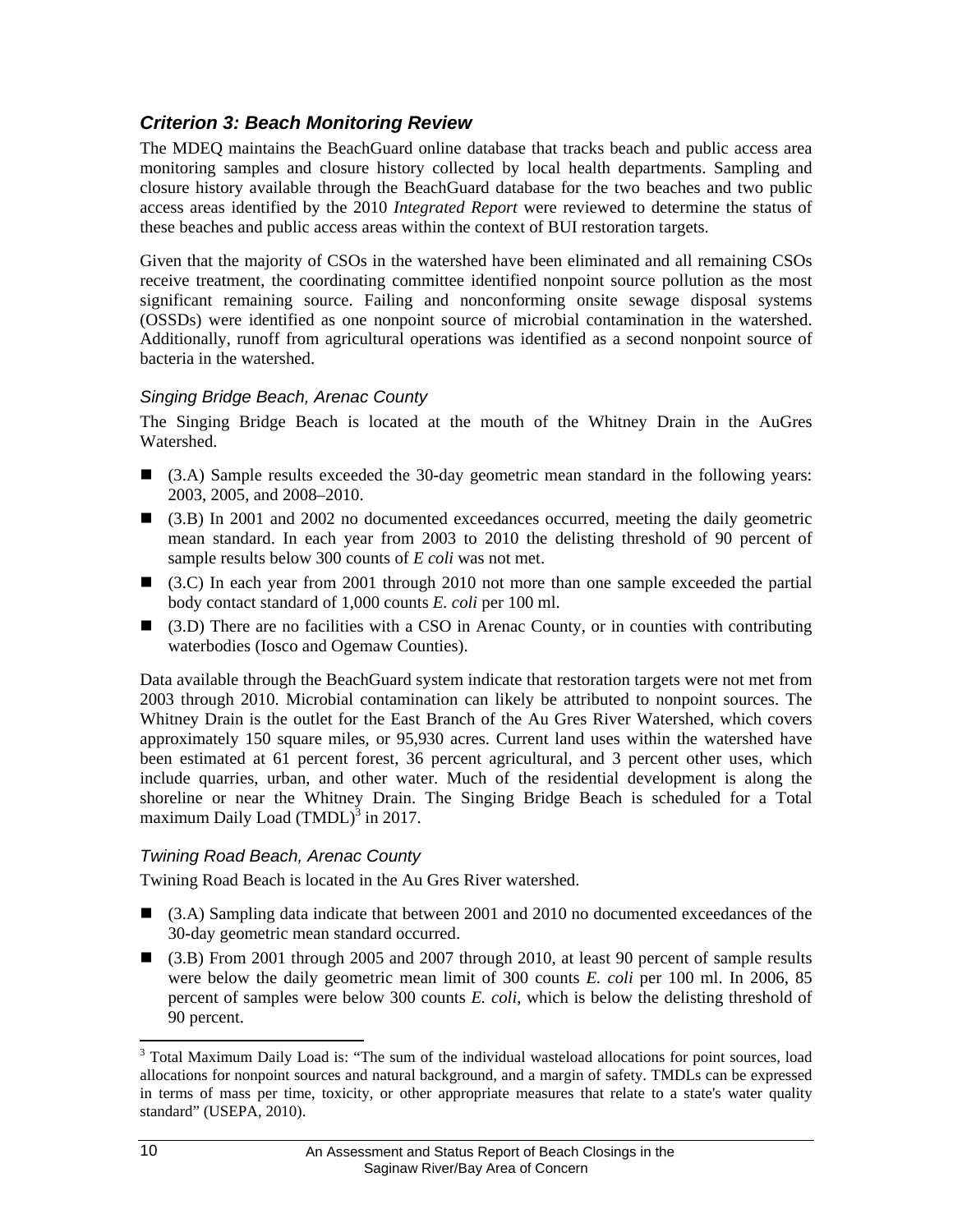- $\Box$  (3.C) In each year from 2001 through 2005 and 2007 through 2010, not more than one sample exceeded the partial body contact standard. In 2006 two samples exceeded 1,000 counts *E. coli*.
- (3.D) There are no facilities with a CSO in Arenac County, or in counties with contributing waterbodies (Iosco and Ogemaw Counties).

Data available through the BeachGuard system indicate that all restoration targets were met from 2001 through 2005, and 2007 through 2010. Microbial contamination can likely be attributed to nonpoint sources. The beach is scheduled for a TMDL in 2021.

#### *Whites Beach, Arenac County*

Whites Beach is located in the Kawkawlin-Pine Watershed.

- (3.A) Sampling data indicate that exceedances of the 30-day geometric mean standard occurred in 2005 and 2009.
- (3.B) In 2001, 2002, 2008, and 2010 at least 90 percent of samples met the daily geometric mean standard. In 2003 through 2007 and in 2009, the delisting threshold of 90 percent of sample results below 300 counts of *E. coli* was not met.
- (3.C) In each year from 2001 through 2010 not more than one sample exceeded the partial body contact standard.
- $\Box$  (3.D) There are no facilities with a CSO in Arenac County, or in counties with contributing waterbodies (Iosco and Ogemaw Counties).

Data available through the BeachGuard system indicate that restoration targets were met in 2010. These targets were not met in 2009; however, this suggests that while the beach is not in the *Integrated Report* due to insufficient information, it should be monitored and restoration efforts put in place to ensure that it is not added to the report during a future assessment. Microbial contamination can likely be attributed to nonpoint sources.

#### *Kawkawlin River Boat Launch, Bay County*

The Kawkawlin River Boat Launch is located in the Kawkawlin-Pine Watershed.

Full data was not available in the BeachGuard system for 2005.

- (3.A) Samples result exceeded the 30-day geometric mean standard in the following years: 2003, 2004, 2006, 2008, and 2010.
- (3.B) In each year from 2002 to 2004 and 2006 to 2008, and in 2010, the daily geometric mean standard was not met. In 2009 there were no documented exceedances.
- $\Box$  (3.C) In each year from 2001 through 2004 and 2006 through 2009, not more than one sample exceeded the partial body contact standard. In 2010 two samples exceeded 1,000 counts *E. coli* per 100 ml.
- (3.D) As of this review, all CSOs within the watershed have NPEDS permits in place (MDEQ 2005).

Data available through the BeachGuard system indicate that restoration targets have not been met. Microbial contamination can likely be attributed to nonpoint sources.

#### *Veteran's Park North, Bay County*

Veteran's Park North is located along the Saginaw River in the Saginaw River watershed.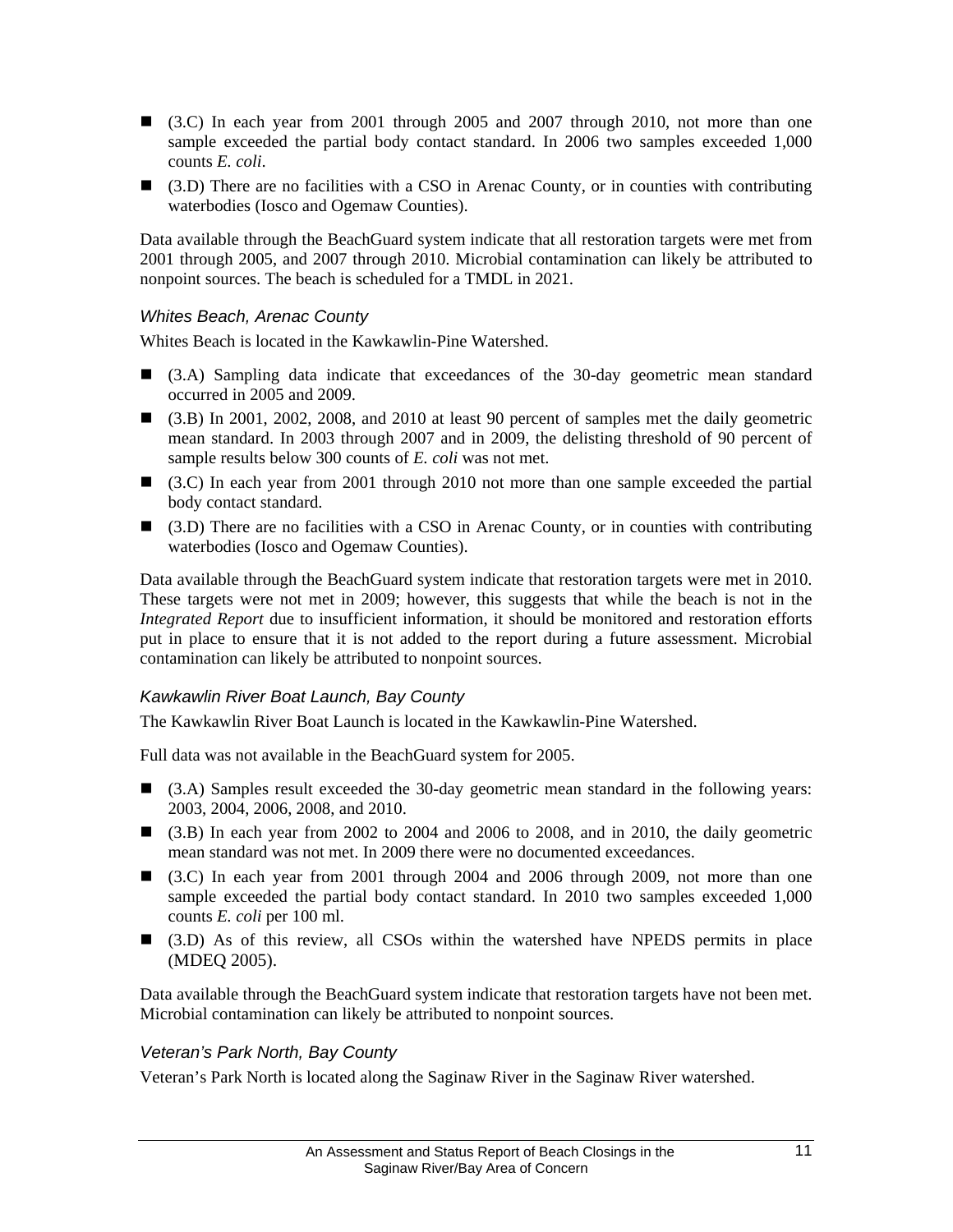- (3.A) Sample results indicate that the 30-day geometric mean standard was exceeded in 2007. Data in the Beach Guard system indicate that the 30-day geometric mean standard was met from 2002 through 2006, and 2008 through 2010.
- (3.B) In each year from 2002 to 2006 and 2008 to 2010 the daily geometric mean standard was met. In 2007, 87 percent of samples met the daily geometric mean standard.
- (3.C) In each year from 2002 through 2010 not more than one sample exceeded the partial body contact standard, meeting the delisting criteria.
- (3.D) As of this review, all CSOs within the watershed have NPEDS permits in place (MDEQ 2005)

Data available in the Beach Guard system indicate that standards were met from 2002 through 2006, and 2008 through 2010. Microbial contamination can likely be attributed to nonpoint sources.

Exhibit 6 compares the number of beaches identified in the 2010 *Integrated Report* to the number of beaches and access areas along the AOC by county to calculate the percent of beaches meeting restoration targets by county, and for the AOC as a whole. The figures indicate that in 2010, 93% of beaches along the AOC met current restoration targets.

| County                | Beaches and access areas<br>within the AOC<br>identified in the Integrated<br>Report ( | Beaches and access<br>areas within the AOC | % of Beaches meeting<br>restoration goals( |
|-----------------------|----------------------------------------------------------------------------------------|--------------------------------------------|--------------------------------------------|
| Arenac County         | 2                                                                                      | 20                                         | 90%                                        |
| <b>Bay County</b>     | 2                                                                                      | 9                                          | 78%                                        |
| <b>Huron County</b>   | 0                                                                                      | 15                                         | 100%                                       |
| losco County          | 0                                                                                      | 10                                         | 100%                                       |
| Saginaw County        | 0                                                                                      | $\Omega$                                   | <b>NA</b>                                  |
| <b>Tuscola County</b> | 0                                                                                      | 0                                          | NA.                                        |
| <b>Total</b>          |                                                                                        | 54                                         | 93%                                        |

**EXHIBIT 6**  AOC Beaches and Access Areas Meeting Restoration Targets

SOURCE: PSC analysis based on MDEQ, BeachGuard database, 2011

### **ONGOING BEACH AND ACCESS AREA MONITORING AND RESTORATION EFFORTS**

Numerous efforts are ongoing throughout the watershed and the bay region to monitor microbial contamination and restore environmental quality. The Great Lakes Restoration Initiative (GLRI), the Michigan BEACH Act, and the Clean Michigan Initiative – Clean Water Fund (CMI-CWF) have provided funding to counties in the watershed to collect *E. coli* samples and implement restoration projects. However, environmental health directors indicated that continued funding to maintain sampling regimes and implement remedial activities is at risk due to declining budgets. In 2011 local health departments will continue to sample beaches during the recreation season between May 1 and October 31 (see Exhibit 7). The coordinating committee recommended adoption of a common guidance document on wet weather sampling (see Appendix 2) to improve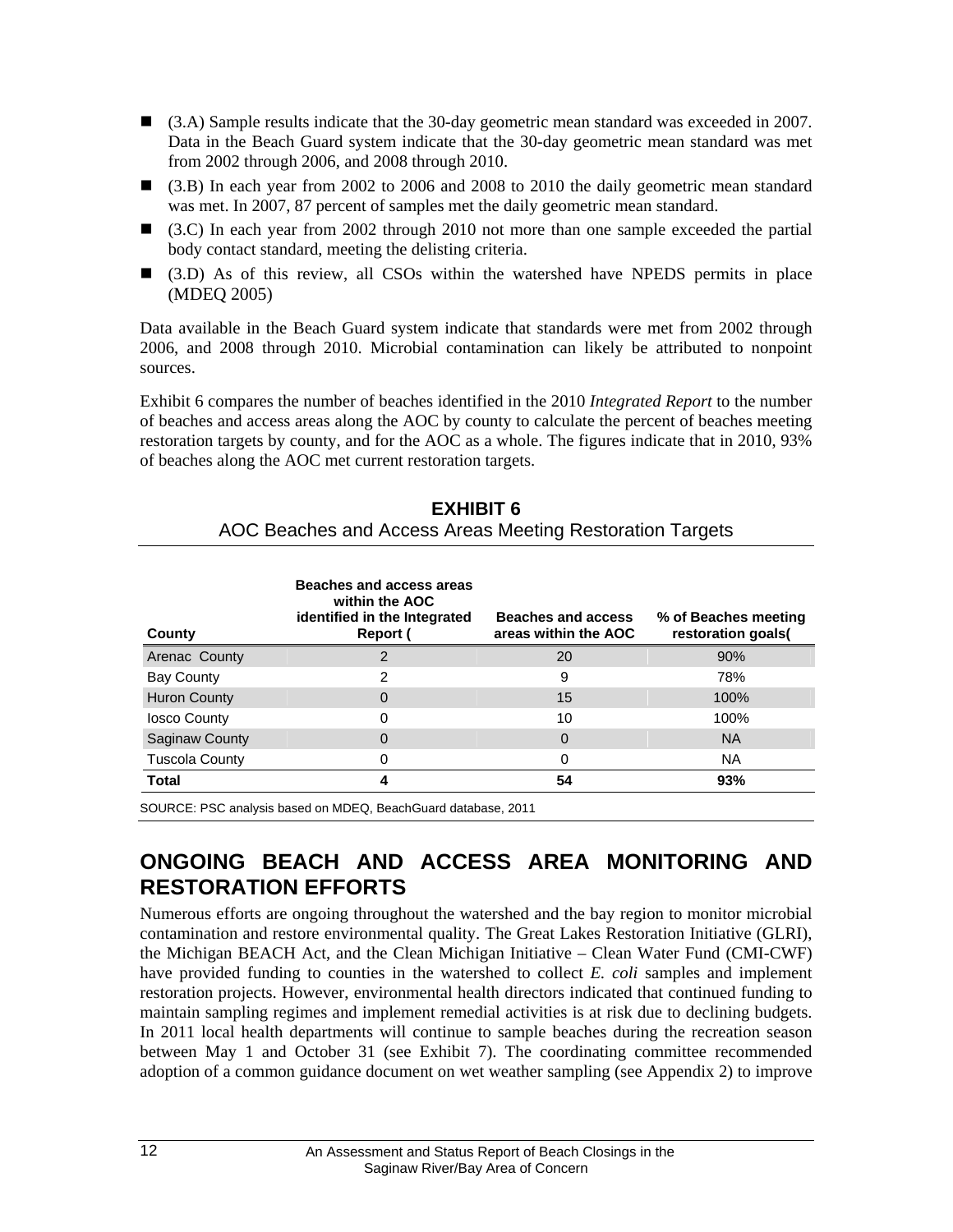the consistency of methods across jurisdictions, providing consistent monitoring results. The guidance document would have to be adopted by each of the health departments.

| County                | <b>Beaches scheduled for</b><br>sampling in 2011* | <b>Duration</b> | <b>Frequency</b> |
|-----------------------|---------------------------------------------------|-----------------|------------------|
| Arenac County         | 11                                                | 16 Weeks        | 1/Week           |
| <b>Bay County</b>     | 5                                                 | 16 Weeks        | >3/Week          |
| <b>Huron County</b>   | 13                                                | 16 Weeks        | 1/Week           |
| <b>losco County</b>   | 12                                                | 16 Weeks        | 1/Week           |
| <b>Tuscola County</b> | 0                                                 | 0               | 0                |

#### **EXHIBIT 7**  Beach Sampling, May 1–October 31, 2011

SOURCE: Beach Monitoring Coordinating Committee, 2011.

\*Some of these beaches are located along inland waters or beyond the boundary of the AOC.

In addition to continued sampling of Saginaw Bay beaches and access sites, many efforts throughout the watershed have been developed and put in place to decrease beach closures and microbial contamination in the Saginaw Bay and its contributing waterways. Ongoing activities identified by the coordinating committee and other sources include:

- Continued financial assistance for the Conservation Reserve Enhancement Program (CREP) to exclude animals from over 26 miles of stream banks while continuing to fund best management practices on more than 47,000 acres in the watershed (MDEQ, March 28, 2008).
- The GLRI funded a project to develop a predictive modeling and rapid response system to monitor beaches in Bay County. The project is a partnership between Bay County, Saginaw Valley State University, and the United States Geological Survey, among others (USGS 2010).
- The GLRI-funded project, "Integrated Beach Sanitary Surveys Using qPCR Tools," coordinated by Michigan State University, will "compare the performance of the molecular methods with conventional tests, to produce an approach/protocol to use these assays and/or target organisms in routine and annual sanitary surveys, and will aid in current surveys to identify sources of microbial contamination influencing recreational water quality" (MSU n.d.).
- The MDEQ "established CSO control requirements in NPEDS permits issued to municipal point source dischargers. Six communities in the watershed have spent over \$143 million to eliminate 52 untreated CSOs into the watershed" (MDEQ, March 28, 2008).
- In 2011 the West Bay County Wastewater Treatment Plant opened a 54-million-gallon retention basin that is capable of holding three days of wet weather flows from Hampton Township and the City of Essexville. The new facility is expected to substantially reduce CSOs from Essexville, if not eliminate them completely. The new facility is part of a broader regional system that makes additional capacity available at the Bay City Wastewater Treatment Plant, which will reduce the number of CSOs originating from that facility (McDowell 2011).
- The Saginaw Bay Coastal Initiative (SBCI) is a group comprising representatives from county, state, and federal government to "develop and implement a comprehensive approach to promoting environmentally sound economic development and resource restoration in the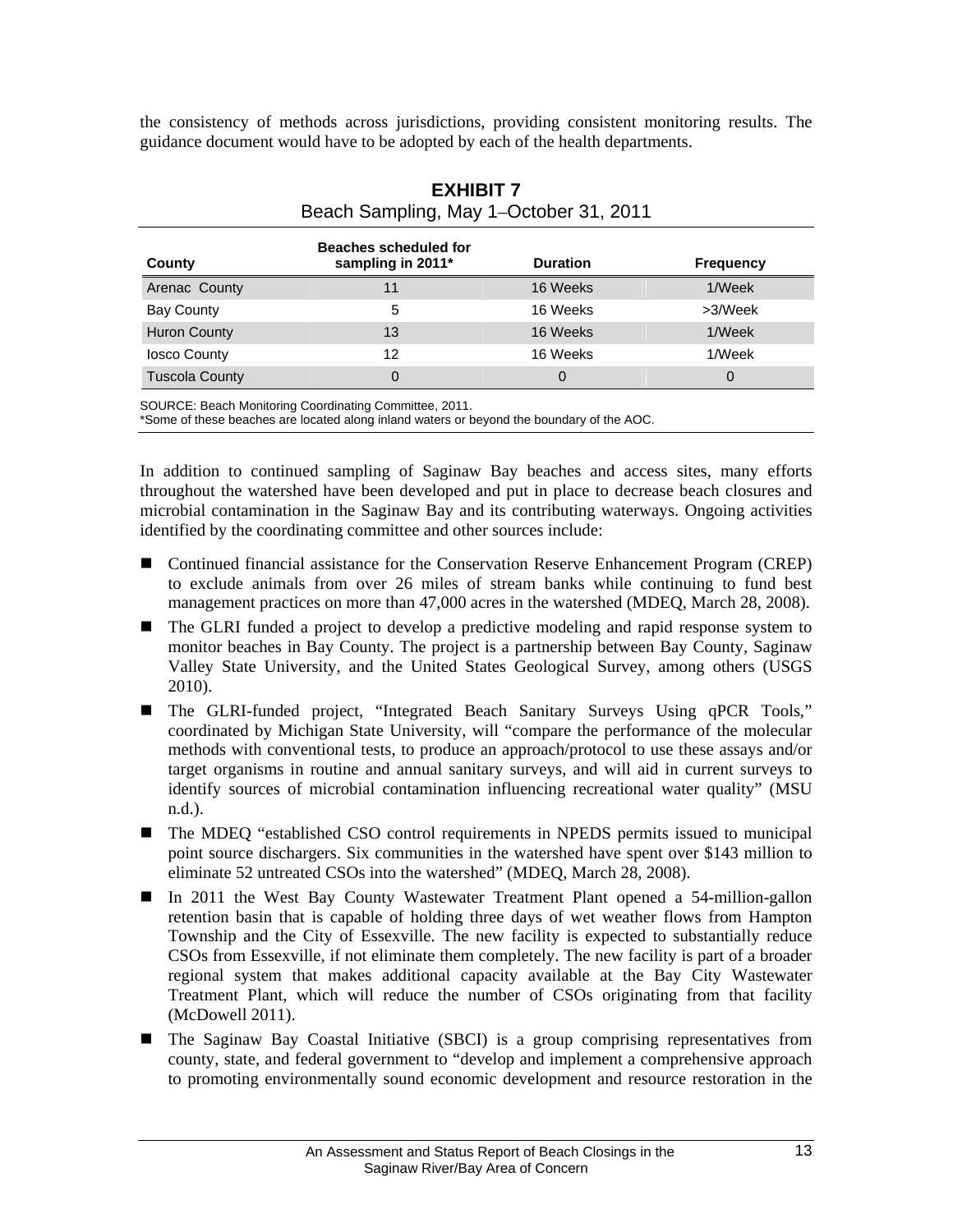Saginaw Bay coastal area." The SBCI is involved in multiple projects throughout the watershed to improve environmental quality (Bay County, n.d.).

- The Central Michigan District Health Department (Arenac County) has received 2010 GLRI pass-through funding from the MDEQ to conduct sanitary surveys at Singing Bridge Beach, Twining Road Beach, and Whites Beach.
- The Bay County Health Department received 2010 GLRI pass-through funds to conduct source tracking in the Kawkawlin watershed. Corrective actions will likely lead to improved beach conditions at the Kawkawlin Boat Launch.
- The Kawkawlin River Watershed Management Plan is bringing together the MDEQ, the Bay County Drain Commission, the Bay County Health Department, and other groups to address bacterial contamination and other environmental quality concerns in the watershed.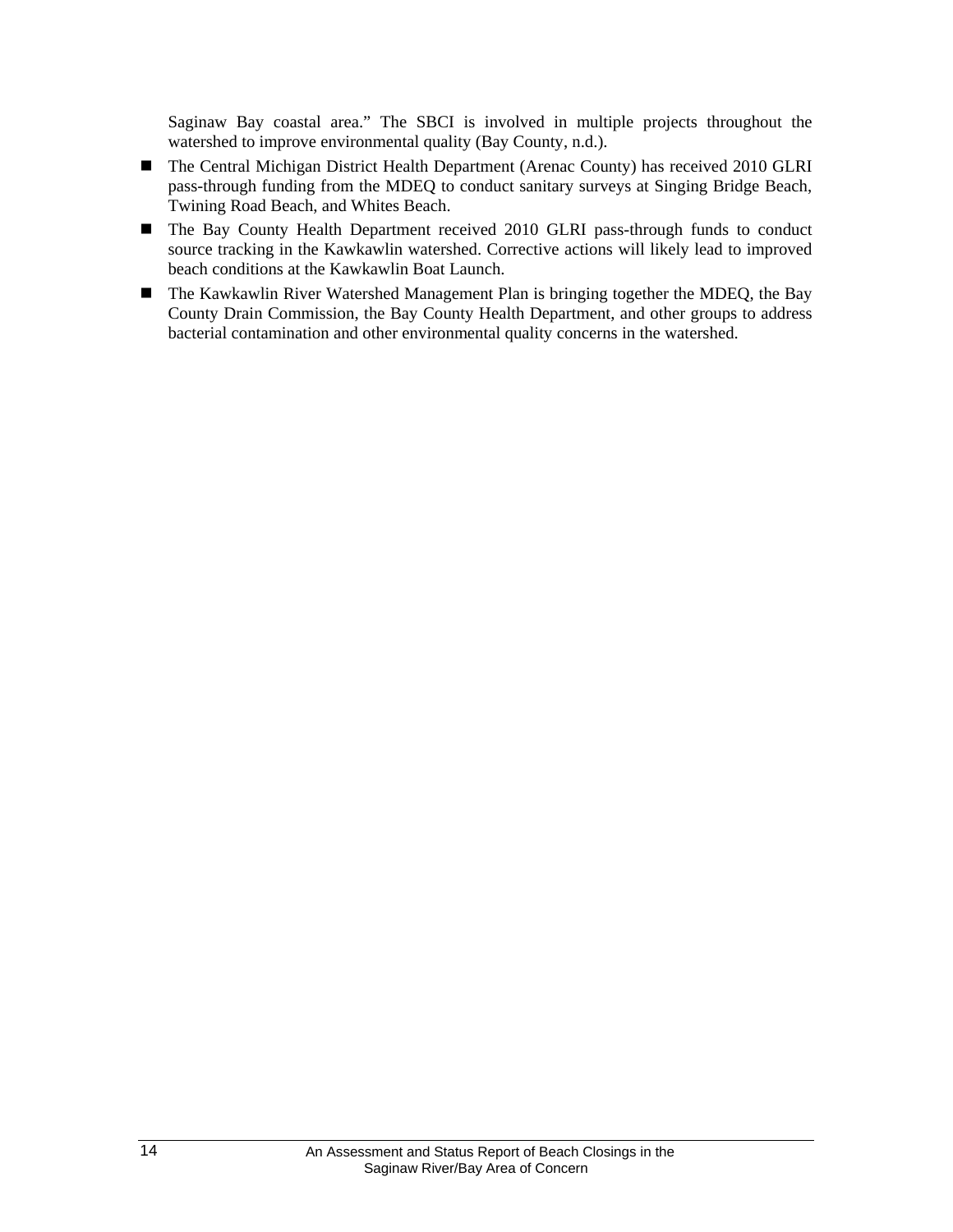# **Summary and Recommendations**

This assessment concludes that significant progress toward restoration goals has been achieved since beach closings and microbial contamination were identified as a concern in the Saginaw River and Bay. Currently, 95 percent of beaches in the six coastal and riverine counties adjacent to the AOC and 93 percent of beaches within the AOC meet restoration goals. Recently enacted and ongoing efforts will continue to decrease microbial contamination in the watershed with the potential for this BUI to be delisted within 10–12 months. The following recommendations will help the Partnership continue to move toward BUI delisting.

### **RECOMMENDED STRATEGY AND ACTIONS**

- Support funding to continue monitoring all beaches and access sites and ensure that no new beaches or access sites are added to the 2012 *Integrated Report* for total or partial body contact.
- Focus remedial and planning efforts on the four beaches and access areas currently identified on the 2010 *Integrated Report* and conduct corrective actions based on the results of the GLRI funded sanitary surveys taking place in 2011.
- Increase the sampling regime at beaches identified on the 2010 *Integrated Report* to three samples per week during the recreation season to establish trend data to meet the delisting requirements.
- Encourage adoption of a common wet weather monitoring standard at the local health departments to improve consistency of methods used throughout the watershed.
- Encourage adoption of a point-of-sale septic inspection ordinance in addition to regular onsite sewage disposal system (OSSD) maintenance and inspection at the local level to establish a means of assessing and decreasing nonconforming and failing systems. Such an ordinance would create an opportunity to educate citizens on maintenance requirements and decrease untreated human waste entering waterbodies in the watershed.
- Assess delisting in light of the 2011 MDEQ statewide beach assessment, as 95 percent of beaches in the six coastal and riverine counties adjacent to the AOC and 93 percent of beaches within the AOC meet restoration goals.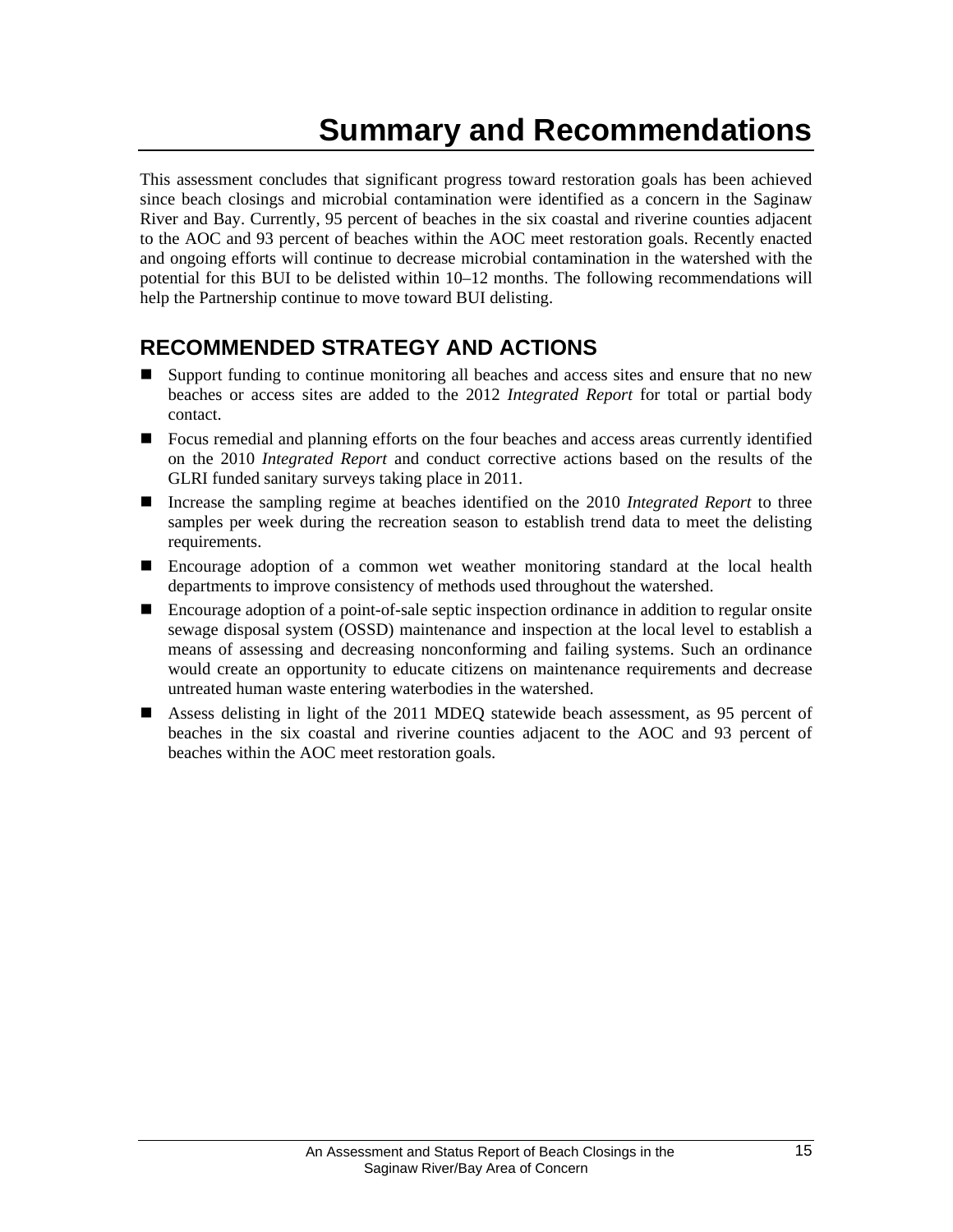- Bay County, Michigan. N.d. *Saginaw Bay Coastal Initiative (SBCI)*. [Online, accessed 3/23/11.] Available: http://www.baycounty-mi.gov/executive/saginawbaycoastalinitiativesbci.aspx.
	- ———. June 5, 2009. *Overview of CSO Control in Michigan and Within the Saginaw River Watershed (RTBs Presentation).* [Online, accessed 3/23/11.] Available: http://www.baycounty-mi.gov/uploads/Presentation%20Saginaw%20RTBs%2006-02- 09%20Pete%20Ostlund.pdf.
- Law, Neely, Lisa Fraley-McNeal, Karen Cappiella, and Robert Pitt. August 2008. *Monitoring to Demonstrate Environmental Results: Guidance to Develop Local Stormwater Monitoring Studies Using Six Example Study Designs*. Ellicott City, Md.: Center for Watershed Protection. [Online, accessed 4/5/11.] Available: http://basineducation.uwex.edu/ centralwis/pdfs/StormwaterMonitoringGuidance.pdf.
- McDowell, Thomas (MDEQ, Water Bureau, Senior Environmental Engineer). January 11, 2011. Personal communication.
- Michigan Department of Environmental Quality (MDEQ). 2010. *Water Quality and Pollution Control in Michigan 2010 Sections 303(d), 305(b), and 314 Integrated Report*, Report MI/DEQ/WB-10/001. Lansing, Mich.: MDEQ.

———. 2009. *BeachGuard*. [Online, accessed 3/23/11.] Available: http://www.deq.state.mi.us/beach/.

———. March 28, 2008. Interoffice memorandum. *Saginaw Bay Integrated Report Listing Response*.

———. 2008a. *Guidance for Delisting Michigan's Great Lakes Areas of Concern*, Report MI/DEQ/WB-06/001. Lansing, Mich.: MDEQ.

———. 2008b. *Biennial Remedial Action Plan Update for the Saginaw River/Bay Area of Concern*. Lansing, Mich.: MDEQ.

- ———. January 2006. *Guidance for Delisting Michigan's Great Lakes Areas of Concern*. Report MI/DEQ/WB-06/001. Lansing, Mich.: MDEQ. [Online, accessed 3/23/11.] Available: http://www.michigan.gov/documents/deq/wb-aoc-delistguide\_247421\_7.pdf.
	- ———. 2005. *Combined Sewer Overflow Facilities*. [Online, accessed 3/23/11.] Available: http://www.deq.state.mi.us/csosso/find\_cso\_facilities.asp.
- Michigan State University, The Water Quality, Environmental, and Molecular Microbiology Laboratory. N.d. *Current Projects*. [Online, accessed 3/23/11.] Available: http://www.fw.msu.edu/~rosejo/projects.htm#qPCR\_Tools.
- Public Sector Consultants (PSC). 2002. *Targeting Environmental Restoration in the Saginaw River/Bay Area of Concern*: *2001 Remedial Action Plan Update*. Lansing, Mich.: PSC.
- ———.2000. *Measures of Success: Addressing Environmental Impairments in the Saginaw River and Saginaw Bay*. Lansing, Mich.: PSC.
- Selzer, Michelle (MDEQ, Water Bureau, Remedial Action Plan Liaison). February 1, 2011. Personal Communication.
- U.S. Geological Survey (USGS), Great Lakes Restoration Initiative (GLRI). September 21, 2010. *Enhance Great Lakes Beach Recreational Water Quality Decision Making*. [Online,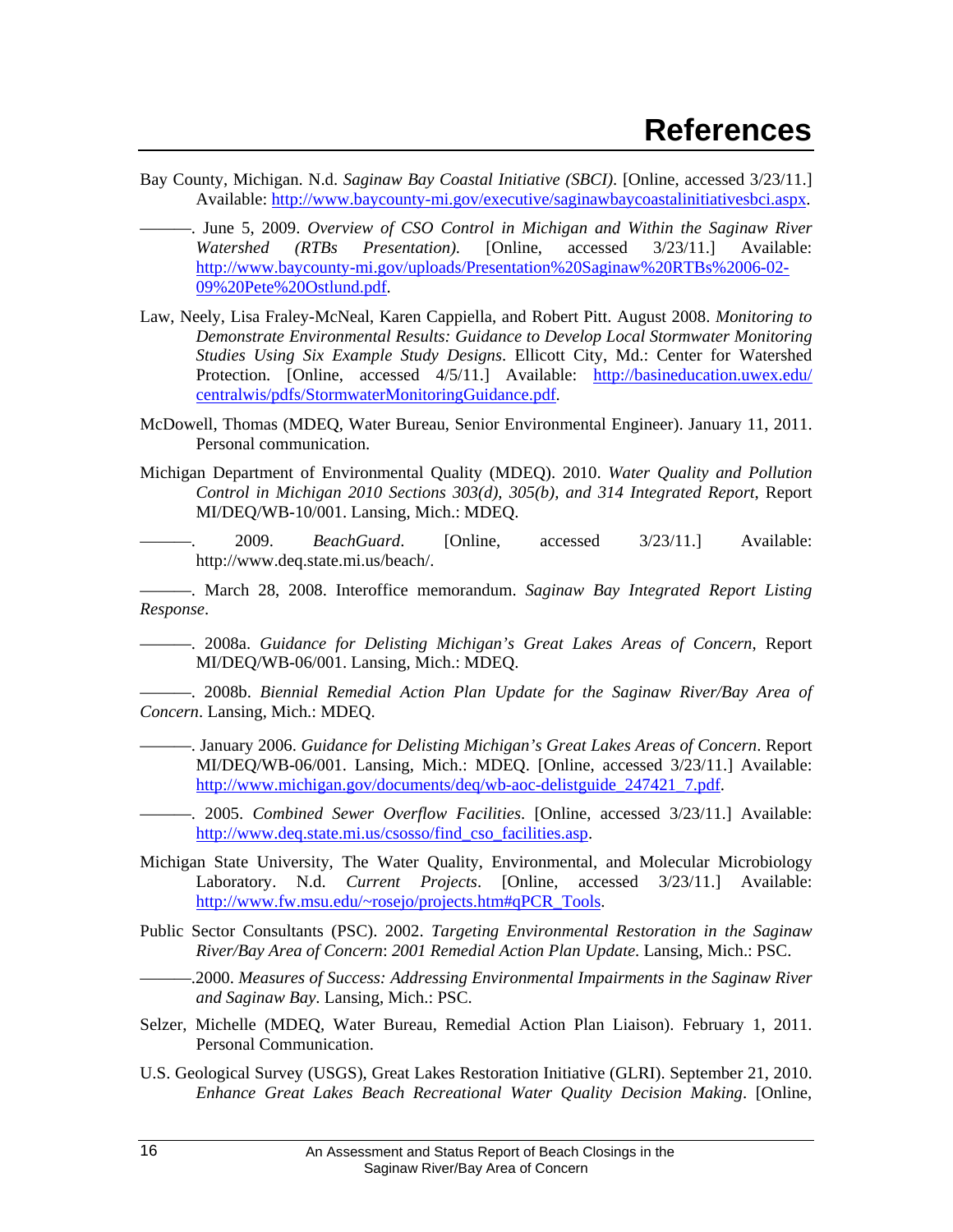accessed 3/23/11.] Available: http://cida.usgs.gov/glri/projects/nearshore\_health/beach\_ water\_quality.html.

- U.S. Environmental Protection Agency (USEPA). February 18, 2011. Saginaw River and Bay Area of Concern [Online, accessed  $3/24/11$ .] Available: http://www.epa.gov/ glnpo/aoc/sagrivr.html.
- -January 6, 2010. Total Maximum Daily Loads (303d) Glossary. [Online, accessed 4/6/11.] Available: http://water.epa.gov/lawsregs/lawsguidance/cwa/tmdl/glossary.cfm#t.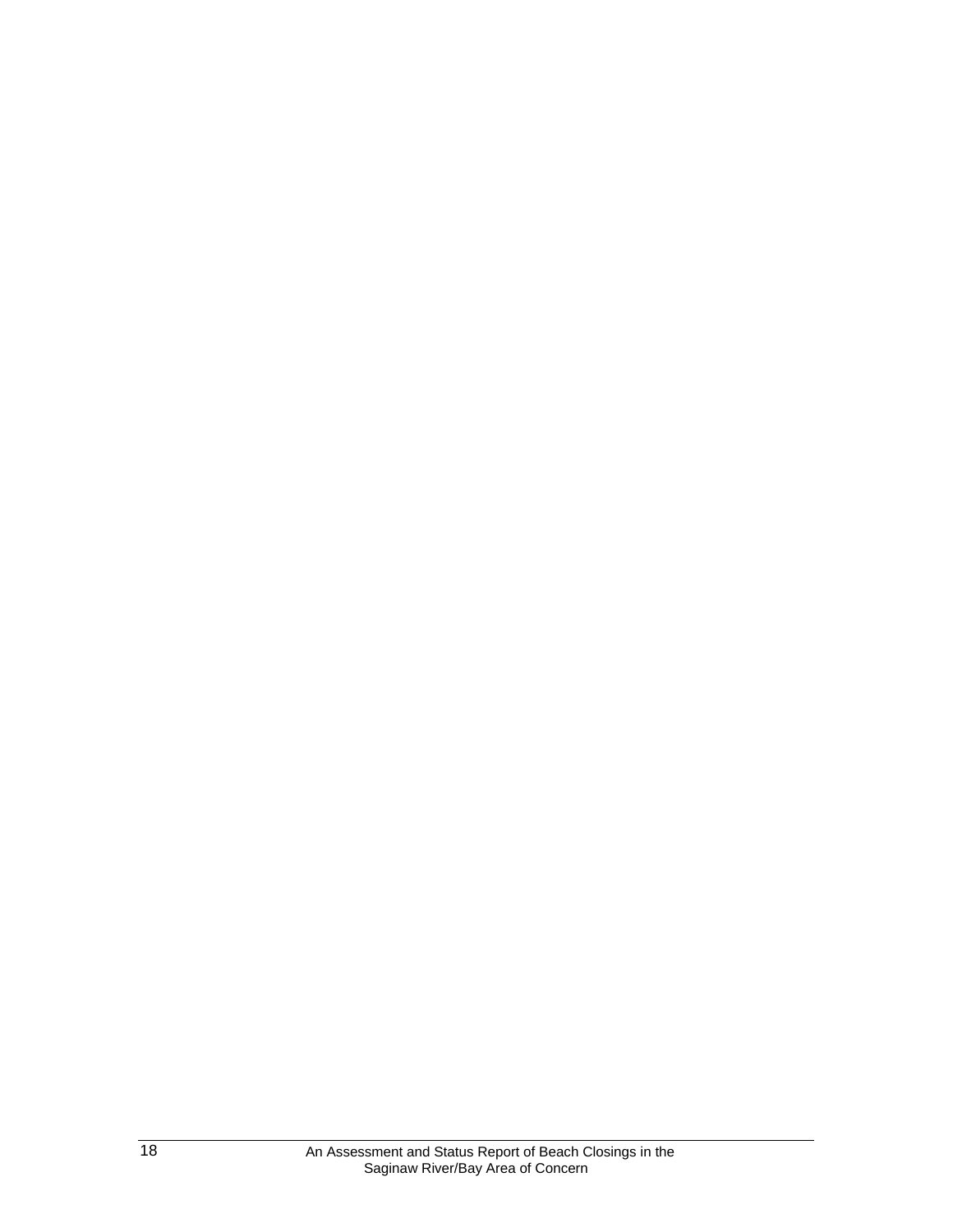The following table<sup>4</sup> provides a list of the 83 public beaches in the six Saginaw Bay coastal and riverine counties included in the BeachGaurd system and indicates whether or not monitoring information was available.

| County | <b>Beach Name</b>                     | <b>Waterbody Type</b> | <b>Along</b><br><b>AOC</b> | Sampled<br>in 2010 |
|--------|---------------------------------------|-----------------------|----------------------------|--------------------|
| Arenac | <b>Flint Park Hunt Club</b>           | <b>Inland Lake</b>    | N                          | N                  |
| Arenac | <b>Big Bend Campground</b>            | <b>Inland Lake</b>    | N                          | N                  |
| Arenac | <b>Outdoor Adventures</b>             | <b>Inland Lake</b>    | N.                         | N                  |
| Arenac | <b>Oasis Lake County Park</b>         | <b>Inland Lake</b>    | N                          | Y                  |
| Arenac | <b>DNR Access-Au Gres River</b>       | River                 | Y                          | N                  |
| Arenac | <b>Pine River Public Access</b>       | River                 | Y                          | N                  |
| Arenac | Augres Township Park Beach            | <b>Great Lake</b>     | Y                          | N                  |
| Arenac | Booth Road Beach                      | <b>Great Lake</b>     | Y                          | $\mathsf{N}$       |
| Arenac | <b>City of Augres Public Access</b>   | <b>Great Lake</b>     | Y                          | N                  |
| Arenac | Gordon Road Beach                     | Great Lake            | Y                          | N                  |
| Arenac | <b>Terrace Road</b>                   | <b>Great Lake</b>     | Y                          | N                  |
| Arenac | Au Sable State Forest- Greens Point   | <b>Great Lake</b>     | Υ                          | N                  |
| Arenac | <b>Pump Station</b>                   | <b>Great Lake</b>     | Y                          | N                  |
| Arenac | 16th Street Beach                     | <b>Great Lake</b>     | Υ                          | Y                  |
| Arenac | 28th Street Beach                     | <b>Great Lake</b>     | Y                          | Y                  |
| Arenac | <b>Arenac County Park</b>             | Great Lake            | Y                          | Y                  |
| Arenac | <b>Bessinger Road Beach</b>           | <b>Great Lake</b>     | Y                          | Y                  |
| Arenac | Cemetery Beach                        | <b>Great Lake</b>     | Y                          | Y                  |
| Arenac | Dyer Road Beach                       | <b>Great Lake</b>     | Y                          | Y                  |
| Arenac | <b>Foster Road Beach</b>              | <b>Great Lake</b>     | Υ                          | Y                  |
| Arenac | <b>Hammel Beach Road Access</b>       | <b>Great Lake</b>     | Y                          | Y                  |
| Arenac | Singing Bridge Beach                  | <b>Great Lake</b>     | Y                          | Υ                  |
| Arenac | <b>Twining Road Beach</b>             | <b>Great Lake</b>     | Y                          | Y                  |
| Arenac | <b>Whites Beach</b>                   | <b>Great Lake</b>     | Υ                          | Y                  |
| Bay    | Nayanquing Point Wildlife Area        | <b>Great Lake</b>     | Y                          | $\mathsf{N}$       |
| Bay    | Boat Launch on Kawkawlin River        | River                 | Y                          | Y                  |
| Bay    | <b>Bay City State Recreation Area</b> | <b>Great Lake</b>     | Y                          | Y                  |
| Bay    | <b>Brissette Beach Township Park</b>  | <b>Great Lake</b>     | Υ                          | Υ                  |

 4 Compiled by Public Sector Consultants using data obtained from *BeachGuard*, http://www.deq.state.mi. us/beach.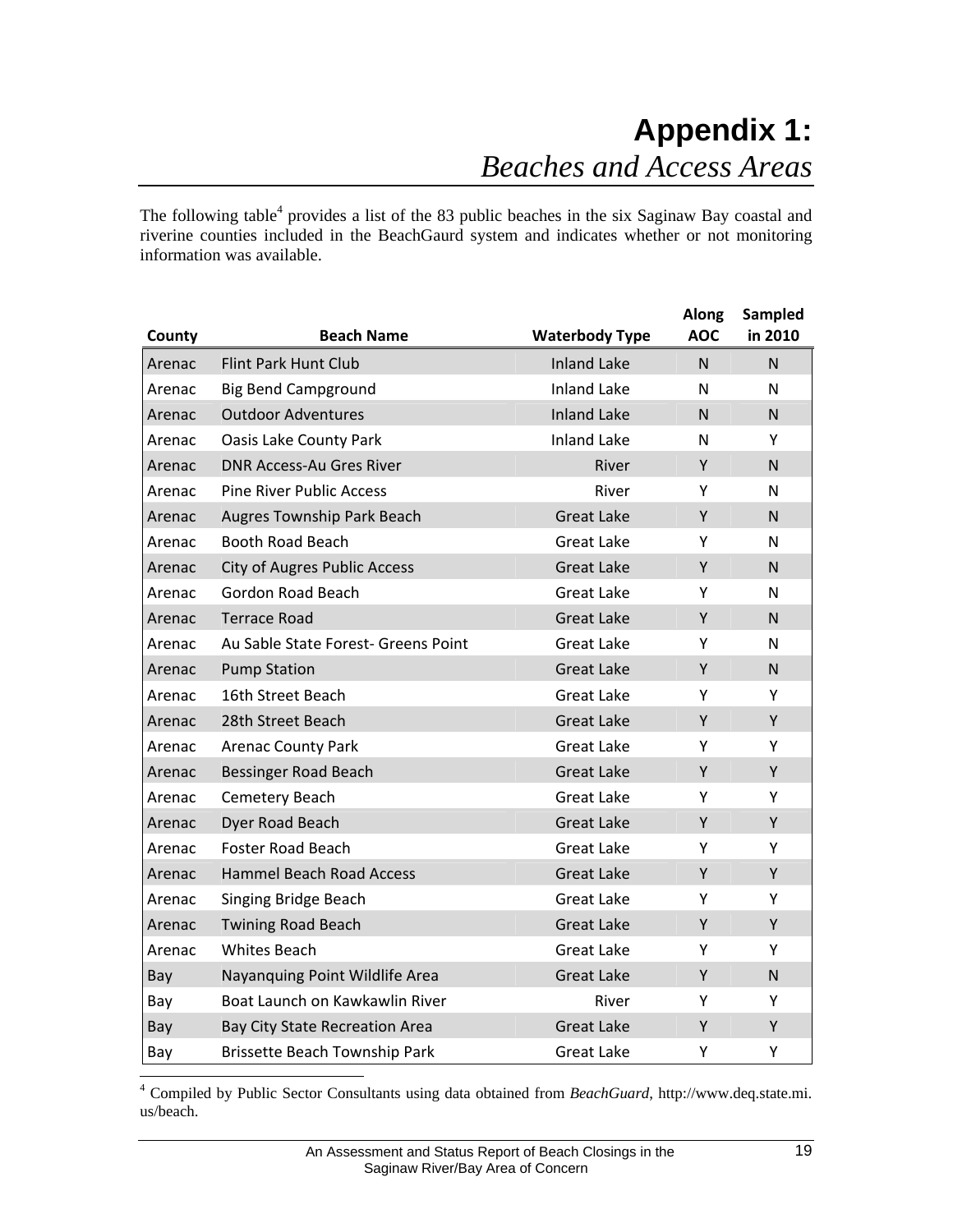| County | <b>Beach Name</b>                       | <b>Waterbody Type</b> | <b>Along</b><br><b>AOC</b> | Sampled<br>in 2010 |
|--------|-----------------------------------------|-----------------------|----------------------------|--------------------|
| Bay    | <b>Pinconning Park</b>                  | <b>Great Lake</b>     | Y                          | Y                  |
| Bay    | South Linwood Beach Township Park       | <b>Great Lake</b>     | Y                          | Y                  |
| Bay    | Wenona Beach                            | <b>Great Lake</b>     | Y                          | Y                  |
| Bay    | Vet's Park North Bay City               | River                 | Y                          | Y                  |
| Bay    | Vet's Park South River Rd.              | River                 | Y                          | Y                  |
| Huron  | Harbor Beach Marina                     | <b>Great Lake</b>     | N                          | N                  |
| Huron  | Helena Road End                         | <b>Great Lake</b>     | $\mathsf{N}$               | N                  |
| Huron  | Lighthouse County Park-South            | <b>Great Lake</b>     | N                          | N                  |
| Huron  | <b>Stafford County Park</b>             | <b>Great Lake</b>     | $\mathsf{N}$               | N                  |
| Huron  | <b>Wagener County Park</b>              | <b>Great Lake</b>     | N                          | N                  |
| Huron  | <b>Grindstone Public Access</b>         | <b>Great Lake</b>     | N                          | $\mathsf{N}$       |
| Huron  | Kinch Road End                          | <b>Great Lake</b>     | N                          | N                  |
| Huron  | Harbor Beach City Park                  | <b>Great Lake</b>     | $\mathsf{N}$               | Y                  |
| Huron  | Lighthouse County Park                  | <b>Great Lake</b>     | N                          | Y                  |
|        | <b>County Road End</b>                  |                       |                            |                    |
| Huron  | (STORET_NUMBER 320272)                  | <b>Great Lake</b>     | Y                          | $\mathsf{N}$       |
| Huron  | <b>Geiger Road Public Access</b>        | <b>Great Lake</b>     | Y                          | N                  |
| Huron  | Larned Road End                         | <b>Great Lake</b>     | Y                          | N                  |
| Huron  | <b>Mud Creek Public Acess</b>           | <b>Great Lake</b>     | Y                          | N                  |
| Huron  | <b>Bird Creek County Park</b>           | <b>Great Lake</b>     | Y                          | Y                  |
| Huron  | Caseville County Park                   | <b>Great Lake</b>     | Y                          | Y                  |
| Huron  | Jenks County Park                       | <b>Great Lake</b>     | Y                          | Υ                  |
| Huron  | <b>McGraw County Park</b>               | <b>Great Lake</b>     | Y                          | Y                  |
| Huron  | Oak Beach County Park                   | <b>Great Lake</b>     | Y                          | Y                  |
| Huron  | Philp County Park                       | Great Lake            | Y                          | Y                  |
| Huron  | Port Crescent State Park - Camping Area | <b>Great Lake</b>     | Y                          | Υ                  |
| Huron  | Port Crescent State Park - Day Use      | <b>Great Lake</b>     | Y                          | Υ                  |
| Huron  | <b>Sleeper State Park</b>               | <b>Great Lake</b>     | Y                          | Y                  |
| Huron  | <b>Thompson Park</b>                    | Great Lake            | Υ                          | Y                  |
| Huron  | <b>Veterans Park</b>                    | <b>Great Lake</b>     | Y                          | Y                  |
| losco  | Chain Lake Beach                        | Lake                  | N                          | N                  |
| losco  | <b>Footsite Park</b>                    | <b>Inland Lake</b>    | N                          | N                  |
| losco  | Loon Lake Park                          | <b>Inland Lake</b>    | N                          | N                  |
| losco  | Sand Lake - Sand Lake Road Access       | Lake                  | N                          | N                  |
| losco  | Interlake Road End                      | Great Lake            | N                          | N                  |
| losco  | Lake To Lake Road                       | <b>Great Lake</b>     | N                          | N                  |
| losco  | Greenbush Township beach                | Lake                  | N                          | Υ                  |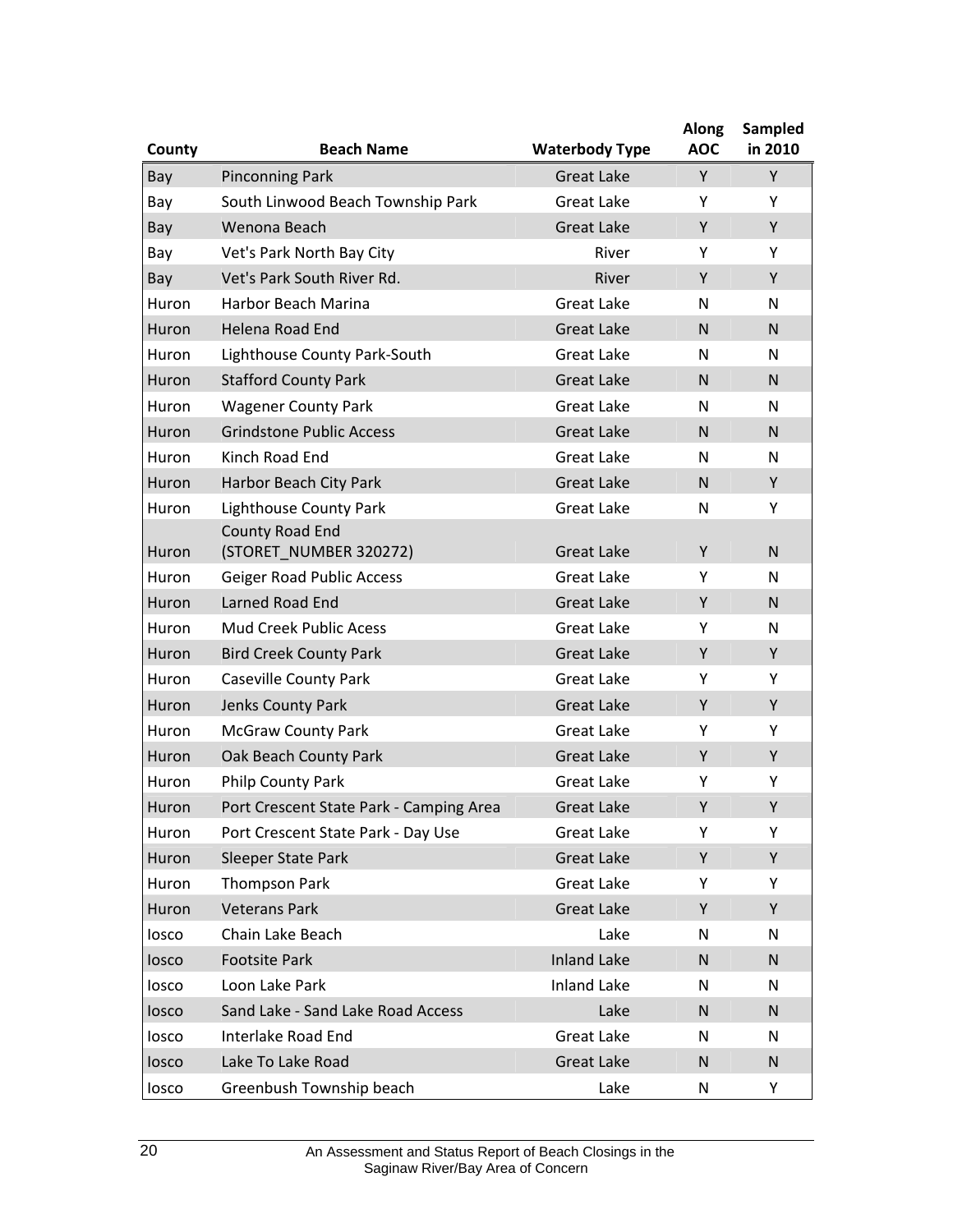| County  | <b>Beach Name</b>                                  | <b>Waterbody Type</b> | <b>Along</b><br><b>AOC</b> | Sampled<br>in 2010 |
|---------|----------------------------------------------------|-----------------------|----------------------------|--------------------|
| losco   | Old Orchard Park                                   | <b>Inland Lake</b>    | N                          | Y                  |
| losco   | Long Lake Public Access                            | <b>Inland Lake</b>    | N                          | Υ                  |
| losco   | Oscoda Township Park- Van Ettan Lake               | <b>Inland Lake</b>    | N                          | Y                  |
| losco   | MDOT Roadside Park - Three Mile Park               | <b>Great Lake</b>     | N                          | Υ                  |
| losco   | Oscoda Township Beach                              | <b>Great Lake</b>     | N                          | Y                  |
| losco   | Au Sable Township Park                             | <b>Great Lake</b>     | N                          | Υ                  |
| losco   | Au Sable Point Beach                               | <b>Great Lake</b>     | Y                          | N                  |
| losco   | Alabaster Township Douglas Drive Beach<br>Use Area | Great Lake            | Y                          | N                  |
| losco   | Tawas Point State Park-Central                     | <b>Great Lake</b>     | Y                          | N                  |
| losco   | County Road End<br>(Storet Number 350200)          | Great Lake            | Υ                          | N                  |
| losco   | Gateway Park                                       | <b>Great Lake</b>     | Y                          | N                  |
| losco   | Alabaster Township                                 | <b>Great Lake</b>     | Υ                          | Υ                  |
| losco   | Tawas Point State Park Campground                  | <b>Great Lake</b>     | Y                          | Y                  |
| losco   | Tawas Point State Park-Day Use area                | <b>Great Lake</b>     | Y                          | Y                  |
| losco   | <b>East Tawas City Park</b>                        | <b>Great Lake</b>     | Y                          | Y                  |
| losco   | Tawas City Park                                    | <b>Great Lake</b>     | Υ                          | Υ                  |
| Saginaw | <b>Haithco Lake</b>                                | <b>Inland Lake</b>    | N                          | N                  |
| Saginaw | Lake of Dreams                                     | <b>Inland Lake</b>    | N                          | N                  |
| Tuscola | Murphy Lake                                        | <b>Inland Lake</b>    | N                          | N                  |